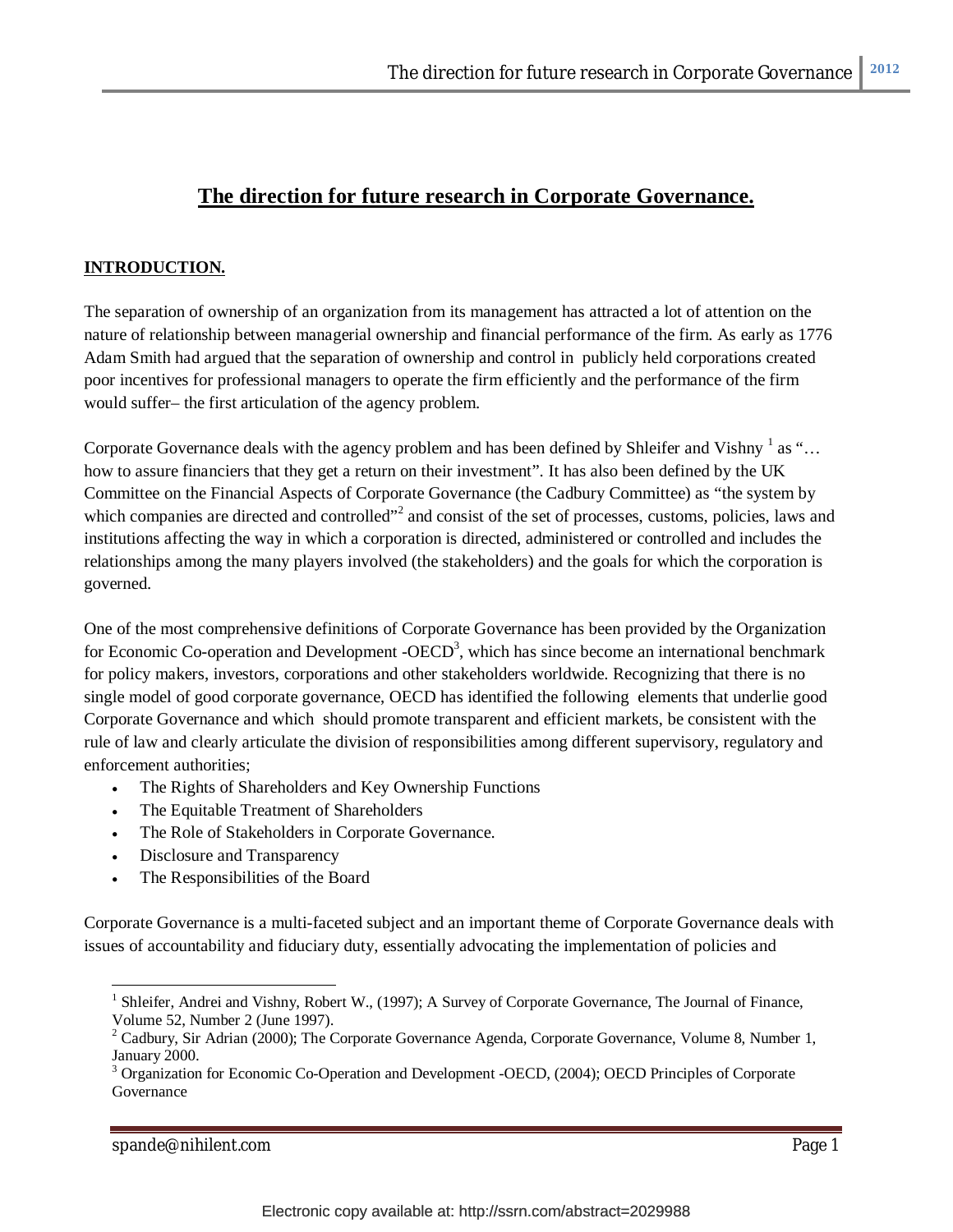mechanisms that ensure good behavior and protection of the shareholders. A key focus of Corporate Governance is the view from the point of "economic efficiency", through which the Corporate Governance system should aim to optimize economic results, with a strong emphasis on shareholders benefit.

The search for determining what constitutes good corporate governance and propagating the same, across organizations, has been prompted by the belief that that good governance would inevitably lead to better performance of the firm, besides it being the normatively correct thing to do in the interest of the various stakeholders.

The movement towards good corporate governance has been motivated by the presumed existence of the following intuitive linkages;

- Good corporate governance would protect the interest of the owners (shareholders) and harmonize the interests of the owners and managers
- Good corporate governance would result in better organizational performance and make it easy for firms to access external funds and investors,

This paper surveys previous research that has attempted to establish a relationship between good corporate governance and improved firm performance, identifies the challenges involved with such studies, examines if it is correct to infer causality based on previous research results and suggests key issues for future research in this field -which should form the basis of the next generation of corporate governance reforms.

## **STATUS OF CURRENT RESEARCH – into the relationship between good governance and firm performance**

Good Governance has been the focus of research by Consultants<sup>4</sup>, Fund Managers<sup>5</sup>, Rating Agencies<sup>6</sup>, Donor organizations (like the World Bank)<sup>7</sup> all of whom have attempted to study the relationship between good governance and improved firm performance and identify the desirable characteristics of (good) governance based on the belief that it positively impacts an organization's performance.

Such research can be grouped in one of the following categories;

1. In the first category of research are surveys that link investors' perceptions on good governance with their intention to invest and the premium that they are willing to pay for good governance.

spande@nihilent.com Page 2

 $\overline{\phantom{a}}$ <sup>4</sup> Coombes, Paul and Watson, Mark, (2000); Three Surveys on Corporate Governance, The McKinsey Quarterly, 2000, No. 4. The McKinsey consultants conducted three separate surveys to discover how shareholders perceived and, more importantly, valued corporate governance in developed and emerging markets. Undertaken in cooperation with the World Bank, Professor Sangyong Park of Yonsei University, and Institutional Investor's regional institutes, the surveys gathered responses from more than 200 institutional investors, who altogether managed about \$3.25 trillion in assets.

<sup>&</sup>lt;sup>5</sup> Beyond the Numbers-Corporate Governance: Implication for Investors; Deutsche Bank –downloaded from http://www.unepfi.org/fileadmin/documents/materiality1/cg\_deutsche\_bank\_2004.pdf.,submitted by Deutsche Bank A.G., in 2004 to the Asset Management Working Group (AMWG) of the United Nations Environment Program Finance Initiative (UNEP FI).

<sup>6</sup> ICRA CORPORATE GOVERNANCE SURVEY, February 2004 –downloaded from http://www.icra.in/Files/Articles/CGR%20Survey%20Note.pdf

<sup>7</sup> CORPORATE GOVERNANCE IN ASIA**,** Recent Evidence from Indonesia, Republic of Korea, Malaysia, and Thailand –downloaded from http://www.adbi.org/files/2005.01.book.corporate.governance.asia.pdf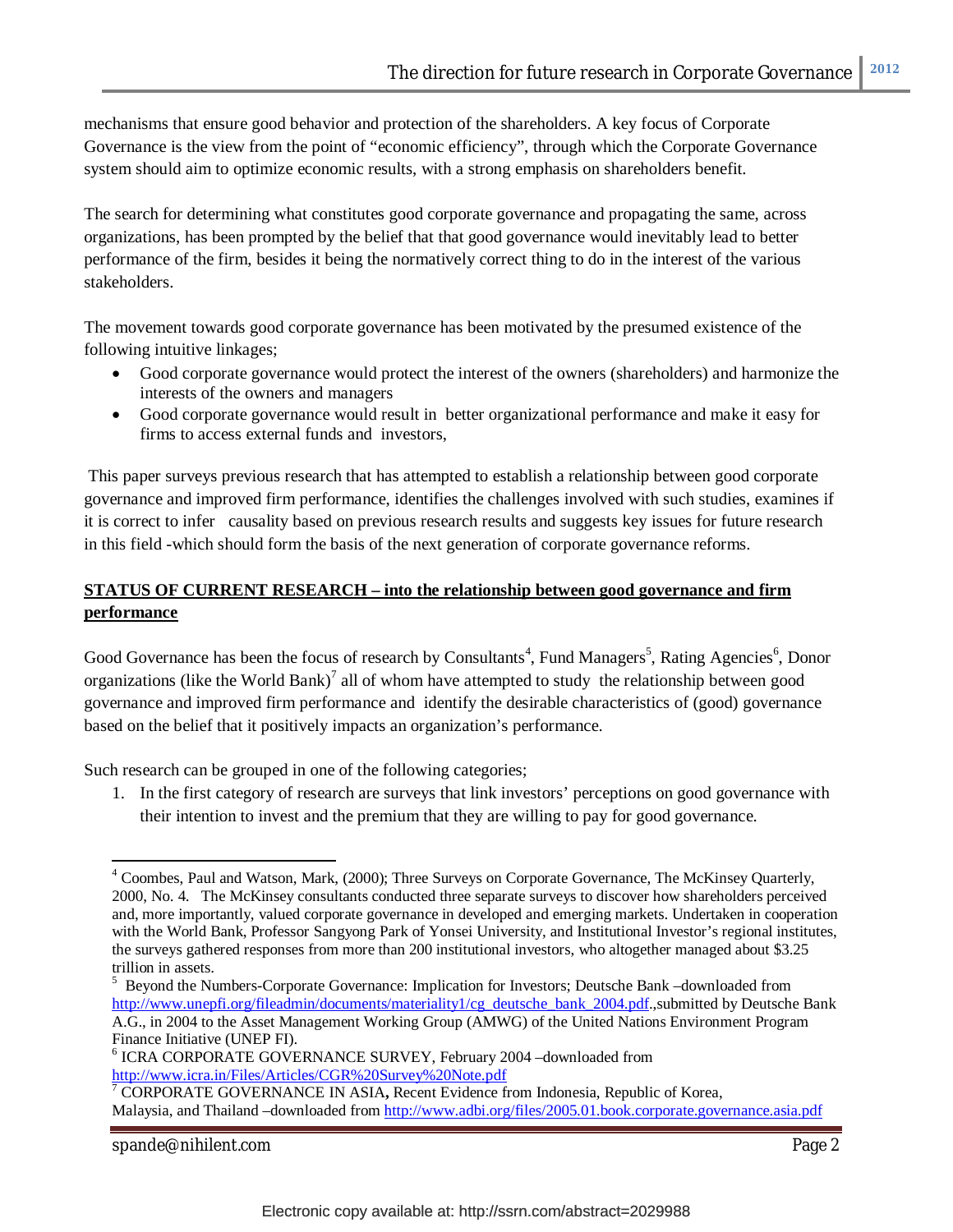- 2. A second category of research has been carried out by Rating Agencies in different countries who have attempted to establish causality between good governance practices and better firm performance.
- 3. A third category of research has been sponsored by donor agencies like the World Bank who have attempted to study the impact of country specific characteristics on the generally accepted good governance norms.

The McKinsey survey<sup>8</sup> found that investors said that they while they would pay more for the shares of wellgoverned companies, the premium the investors would be willing to pay for well-governed companies differed by country. Investors said that they would pay 18 percent more for the shares of a well-governed UK or US company, for example, than for the shares of a company with similar financial performance but poorer governance practices. But they would be willing to pay a 22 percent premium for a well-governed Italian company and a 27 percent premium for a well governed company in Indonesia.

The researchers at Deutsche Bank A.G<sup>9</sup>., after analyzing the data on share price performance of S&P 500 companies over a two year period (up to June 30, 2003), found that companies with above average assessment on corporate governance & positive momentum on corporate governance (identified as current score on CG being more than previous year's score) outperformed those with below average assessment & negative momentum by 18.9%. A similar analysis done by them for the FTSE 350 companies in the UK, over a three year period( up to December 2003) found identical results for the UK companies with companies in the above average assessment and positive momentum group outperforming the companies in the below average assessment and negatives momentum group by as much as 25%.

Based on a survey of 35 leading institutional investors and large brokerage houses in India during the period October-December 2003, ICRA published a Corporate Governance Survey<sup>10</sup> in February 2004. Over 90% of the respondents considered Corporate Governance "very important" in the Indian scenario. A similarly overwhelming majority felt that, contrary to the view sometimes echoed in the corporate sector, the current emphasis on Corporate Governance is desirable and will play a major role in making the capital markets a safer place for investors. Also, close to 85% of the respondents felt Corporate Governance is as important as other quantifiable factors, such as likely growth in earnings, from the point of view of investment decisions. However, a significant 40% also admitted to having invested in companies with questionable Corporate Governance practices in the past, if the 'story' was really appealing.

Broadly mirroring the findings of the global survey by McKinsey, the survey also confirmed that investors were ready to pay a premium for good governance. However, while as many as over 95% of the respondents stated that they would be willing to pay a premium for companies with good corporate governance practices, nearly 60% of the respondents were not in a position to quantify the premium. Lastly many investors believed that there is a linkage between good corporate governance and good long-run corporate performance and close to 40% of the respondents felt that the linkage is strong while nearly 50% felt the linkage is moderate. Only a very small percentage of the respondents felt that there was no linkage between good governance and corporate performance.

 $\overline{\phantom{a}}$ 

<sup>&</sup>lt;sup>8</sup> Supra., Refer Note 4.

<sup>&</sup>lt;sup>9</sup> Supra., Refer Note 5.

<sup>&</sup>lt;sup>10</sup> Supra.., Refer Note 6.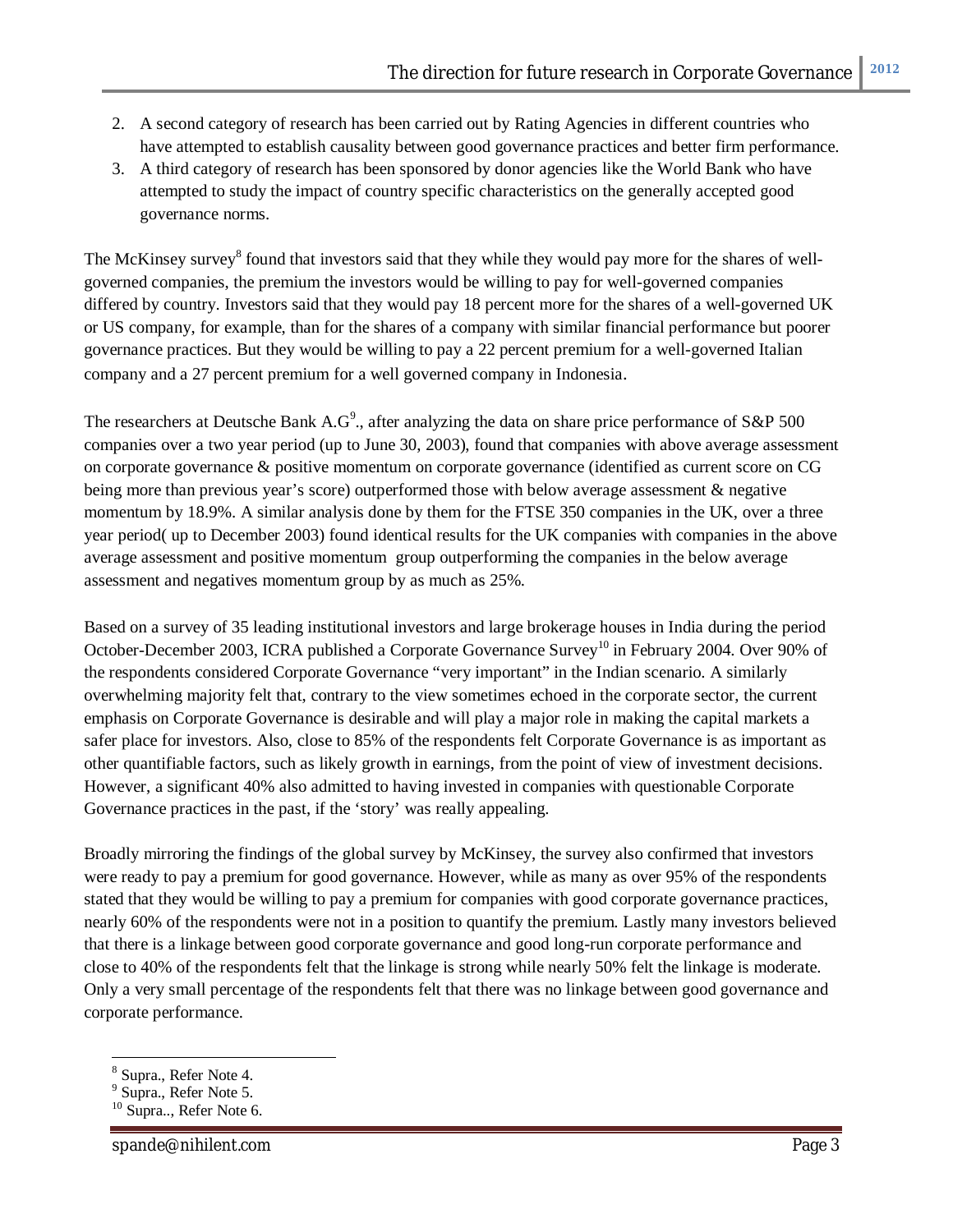The relationship between corporate governance and firm performance has also been of significant interest to funding and donor agencies like the World Bank, ADB, IFC etc who have sponsored considerable research in this area. Such studies have extended the study of the differences in the legal frameworks at the country level, pioneered by La Porta<sup>11</sup> et al in their study ownership structures of large corporations in 27 wealthy economies, to studying the difference at the level of the firm on account of differences in their governance framework.

In one such research, in 2004, sponsored by Asian Development Bank <sup>12</sup>, Sang –Woo Nam and Il Chong Nam after surveying 307 sample firms from Indonesia, Korea, and Thailand came to the following conclusions;

- Gains from better corporate governance in terms of market valuation are substantial. Improving the scores for board effectiveness or overall corporate governance practices from the median to the highest 25% is associated with a 13-15% increase in firms' market value.
- The market seems to discount the quality of corporate governance by about 30% in the case of firms controlled by a single, domestic owner, probably because it suspects expropriation of minority shareholders.
- Corporate governance matters more in countries where the legal and judicial systems to protect investors are weak.
- Finally, among the various components of corporate governance practices, the most significant seems to be information access and other support for (and evaluation of) directors. However, the components of corporate governance practices that a market focuses on appear to differ from one country to another.

The broad conclusion of the above research efforts have been near unanimous – Good Governance pays!

To put these findings into perspective, clearly reforming the Corporate Governance practices by a Firm can significantly improve its valuation – an exercise that would require considerably lesser effort than the efforts required to boost sales, cost cutting exercise or improving margins to get the same improvement in the Firm's valuation.

But does higher levels of Corporate Governance pay? The empirical evidence and the results of academic research into this question, however, provide mixed results.

A pioneering study by Gompers, Ishii and Metrick (GIM Study), titled ` Corporate Governance and Equity Prices' (2003), concluded that an investor that sold shares in publicly traded US companies with the weakest shareholder rights and bought those with the strongest would have earned "abnormal" returns of 8.5 per cent a year during the sample period. The study analyzed 1,500 companies and ranks them in deciles based on 24 distinct Corporate Governance provisions. The most "dictatorial" firms were less profitable, had lower sales growth and the returns on such firms not surprisingly trailed those of the "democratic" portfolio by an average of 8.5 per cent a year.

 $\overline{a}$ 

<sup>&</sup>lt;sup>11</sup> La Porta, Rafael, Lopez-de-Silanes, Florencio and Shleifer, Andrei (1988); Corporate Ownership Around the World-downloaded from http://www.nber.org/papers/w6625.pdf.

<sup>&</sup>lt;sup>12</sup>CORPORATE GOVERNANCE IN ASIA, Recent Evidence from Indonesia, Republic of Korea, Malaysia, and Thailand –downloaded from http://www.adbi.org/files/2005.01.book.corporate.governance.asia.pdf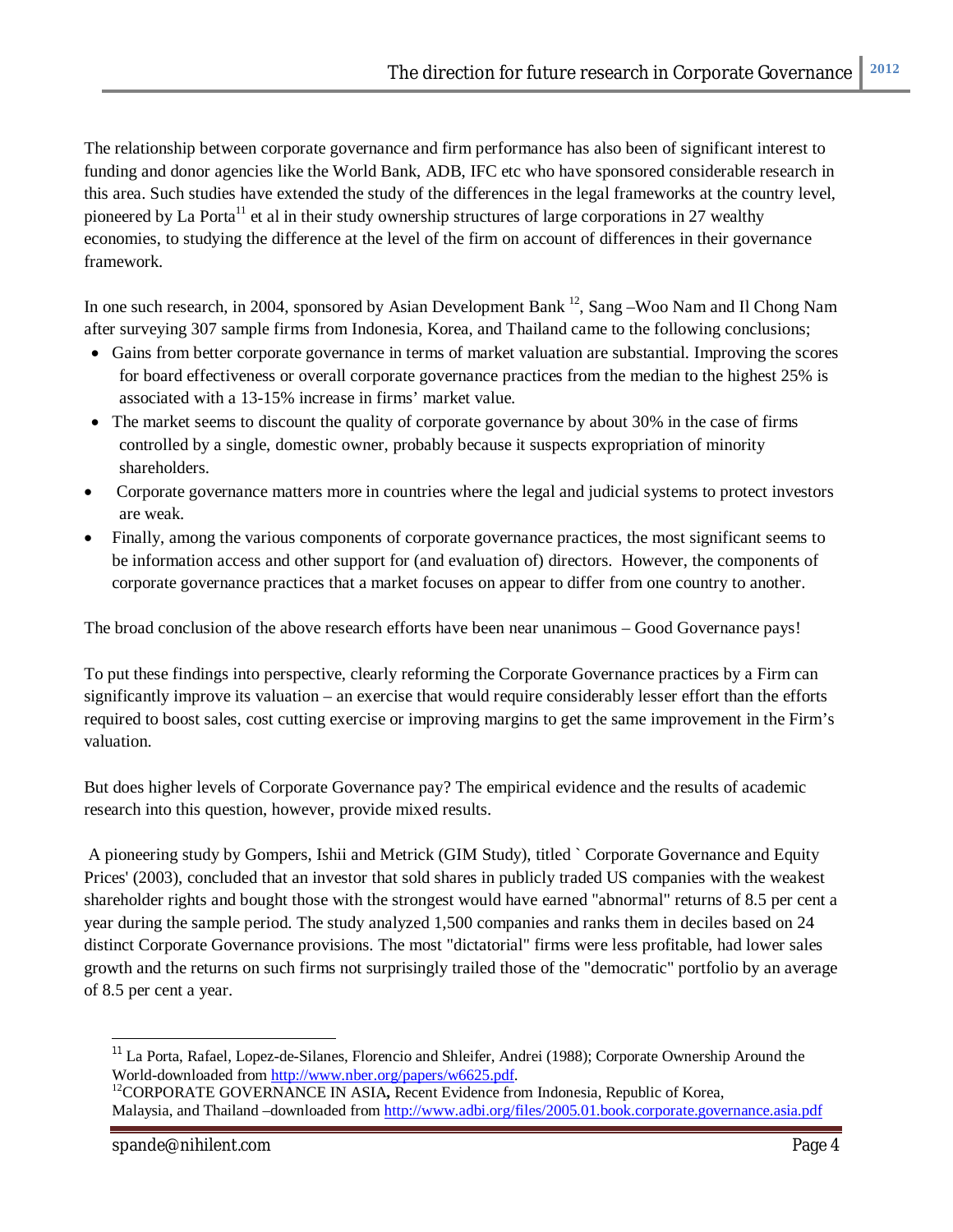A significant extension to the GIM Study was undertaken by Lucian Bebchuk, Alma Cohen, and Allen Ferrel, of Harvard University (BCF Study)<sup>13</sup>, who investigated the relative importance of the 24 provisions included in the Index of Corporate Governance (developed in the GIM Study) and postulated that there was no a priori reason to expect that all the 24 provisions contributed to the documented correlation between the Index and stock returns in the 1990s. According to them some provisions might have little relevance and some provisions might be positively correlated with firm value; while among those provisions that are negatively correlated with firm value or stock returns, some might be more so than others.

Bebchuk et al hypothesized<sup>14</sup> that only six provisions among the 24 provisions played a significant role in driving the correlation between C G Index, developed in the GIM Study, and firm valuation and using these six parameters they constructed an Entrenchment Index (E Index) and studied the relationship between the E Index and the firm value and stock returns. To the extent that the eighteen provisions in the GIM index that are not in the E Index represent "noise," Bebchuk et all suggested<sup>15</sup> that the Entrenchment Index developed by them, based on only six parameters, could be useful in providing a measure of corporate governance quality that is not affected by the "noise" created by the inclusion of extra eighteen parameters used in the creation of the CG Index in the GIM study.

A very different approach was taken by Lawrence D. Brown, and Marcus L. Caylor<sup>16</sup>, who, finding the approach of Gompers et al and Bebchuk et al very limiting, created a broader measure of corporate governance, called Gov-Score, based on 51 factors encompassing eight corporate governance categories: audit, board of directors, charter/bylaws, director education, executive and director compensation, ownership, progressive practices, and state of incorporation.

Interestingly, Brown and Caylor found that the Gov-Score developed by them was better linked to firm performance than G Index<sup>17</sup>. They attributed this to the fact that the factors constituting the CG Index (developed in the GIM Study) were concentrated mostly in only one category viz. charter/bylaws and since most of the factors in this category represented antitakeover measures, in their view the CG Index (developed in the GIM Study) was effectively an index of anti-takeover protection rather than a broad index of governance. On the other hand, since they used multiple categories to create the Gov-Score they claimed to have a broader and more comprehensive measure of governance.

 $\overline{\phantom{a}}$ 

spande@nihilent.com Page 5

<sup>&</sup>lt;sup>13</sup> Lucian Bebchuk, Alma Cohen, and Allen Ferrel ; What Matters in Corporate Governance? -downloaded from http://papers.ssrn.com/sol3/papers.cfm?abstract\_id=1331874

 $^{14}$  Id.

 $^{15}$  Id.

<sup>&</sup>lt;sup>16</sup> Lawrence D. Brown and Marcus L. Caylor; Corporate Governance and Firm Performance (December 2004) – downloaded from

http://papers.ssrn.com/sol3/papers.cfm?abstract\_id=586423&http://www.google.co.in/url?sa=t&rct=j&q=corporate %20governance%20and%20firm%20performance&source=web&cd=1&sqi=2&ved=0CDYQFjAA&url=http%3A %2F%2Fpapers.ssrn.com%2Fsol3%2FDelivery.cfm%3Fabstractid%3D586423&ei=hSL0TqvmH4qqrAf0rY0C&us g=AFQjCNGXxB

Supra.Note 33.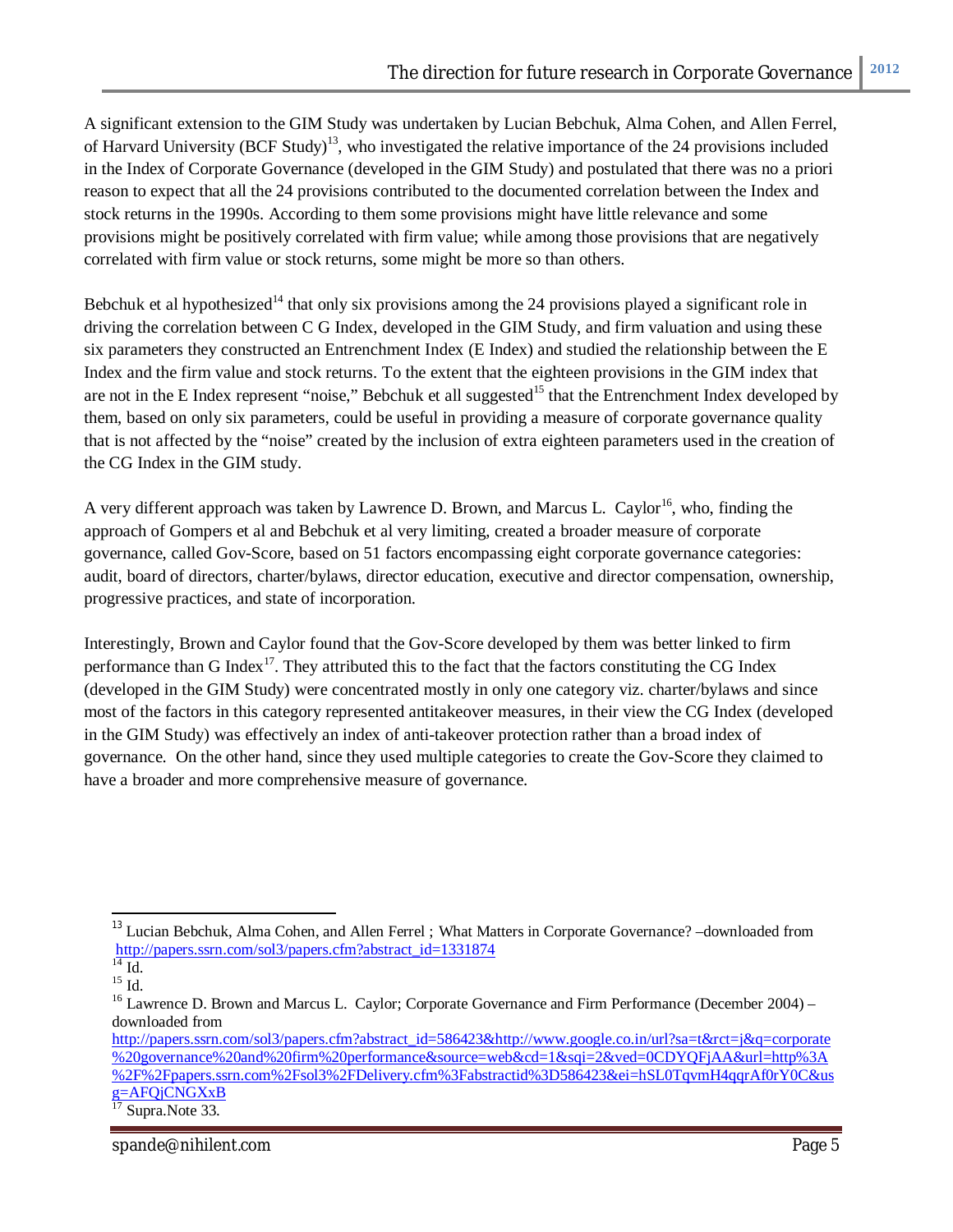A detailed review of the relationship between market-to-book ratios of the firm and indices purporting to measure the quality of a firm's governance structure, which was documented in the GIM study and the BCF study, was carried out by Kenneth Lehn, Sukesh Patro and Mengxin Zhao<sup>18</sup>.

While the results in the GIM study and the BCF study showed that a correlation existed between governance indices and valuation multiples, according to Lehn et al.<sup>19</sup> these studies do not establish whether causation runs from governance to valuation or vice versa.

One explanation consistent with the results is that governance provisions, which supposedly entrench managers (e.g., poison pills, staggered boards), adversely affected firm value. However, an alternative explanation that causation ran in the opposite direction from valuation to governance could also be plausible for at least two reasons<sup>20</sup>. First, firms with low valuation multiples may be poorly managed, which makes the probability of an unsolicited bid higher than it is in the case of better performing firms. In response to this higher likelihood of a takeover bid, managers are likely to adopt provisions that comprise the governance indices, such as poison pills. Second, firms with high valuation multiples are likely to be high growth firms and insofar that high growth firms are less likely to become targets of unsolicited bids, these firms are less likely to adopt anti-takeover provisions. This also would result in an inverse relation between valuation multiples and the governance. Their results were consistent with their hypothesis that valuation multiples affect governance indices, not vice versa

Another important empirical study, to examine the causality between governance and performance, was carried out by David Larcker, Scott Richardson, and Irem Tuna,<sup>21</sup> who examined the relation between a broad set of corporate governance factors and various measures of managerial behavior and organizational performance. Based on a sample of 2,126 US firms and using principal components analysis, Larcker et al distilled 13 governance factors from 38 structural measures of corporate governance (e.g., board characteristics, stock ownership, anti-takeover variables etc.).Thereafter in their empirical study they found that for a wide set of dependent variables (e.g., abnormal accruals, excessive CEO compensation, debt ratings, analyst recommendations, Tobin's Q and over-investment) the 13 governance factors, on average, explained only 1% to 5.5% of the cross-sectional variation using standard OLS multiple regression techniques.

The results of Larcker et al suggested<sup>22</sup> that the typical structural indicators of corporate governance used in academic research and institutional rating services have very limited ability to explain managerial behavior and organizational performance.

 $\overline{a}$ 

<sup>&</sup>lt;sup>18</sup> Kenneth Lehn, Sukesh Patro, and Mengxin Zha; Governance Indexes and Valuation: Which causes Which?(April 2007) –downloaded from

http://papers.ssrn.com/sol3/papers.cfm?abstract\_id=810944&http://www.google.co.in/url?sa=t&rct=j&q=governanc e%20indexes%20and%20valuation%3A%20which%20causes%20which%3F\*&source=web&cd=1&ved=0CCEQFj AA&url=http%3A%2F%2Fpapers.ssrn.com%2Fsol3%2FDelivery.cfm%3Fab

 $\overline{^{19}}$  Id.  $^{20}$  Id.

 $21$  David Larcker, Scott Richardson, and Irem Tuna; How Important is Corporate Governance? (May 2005) – downloaded from http://papers.ssrn.com/sol3/papers.cfm?abstract\_id=595821  $^{22}$  Id.

spande@nihilent.com Page 6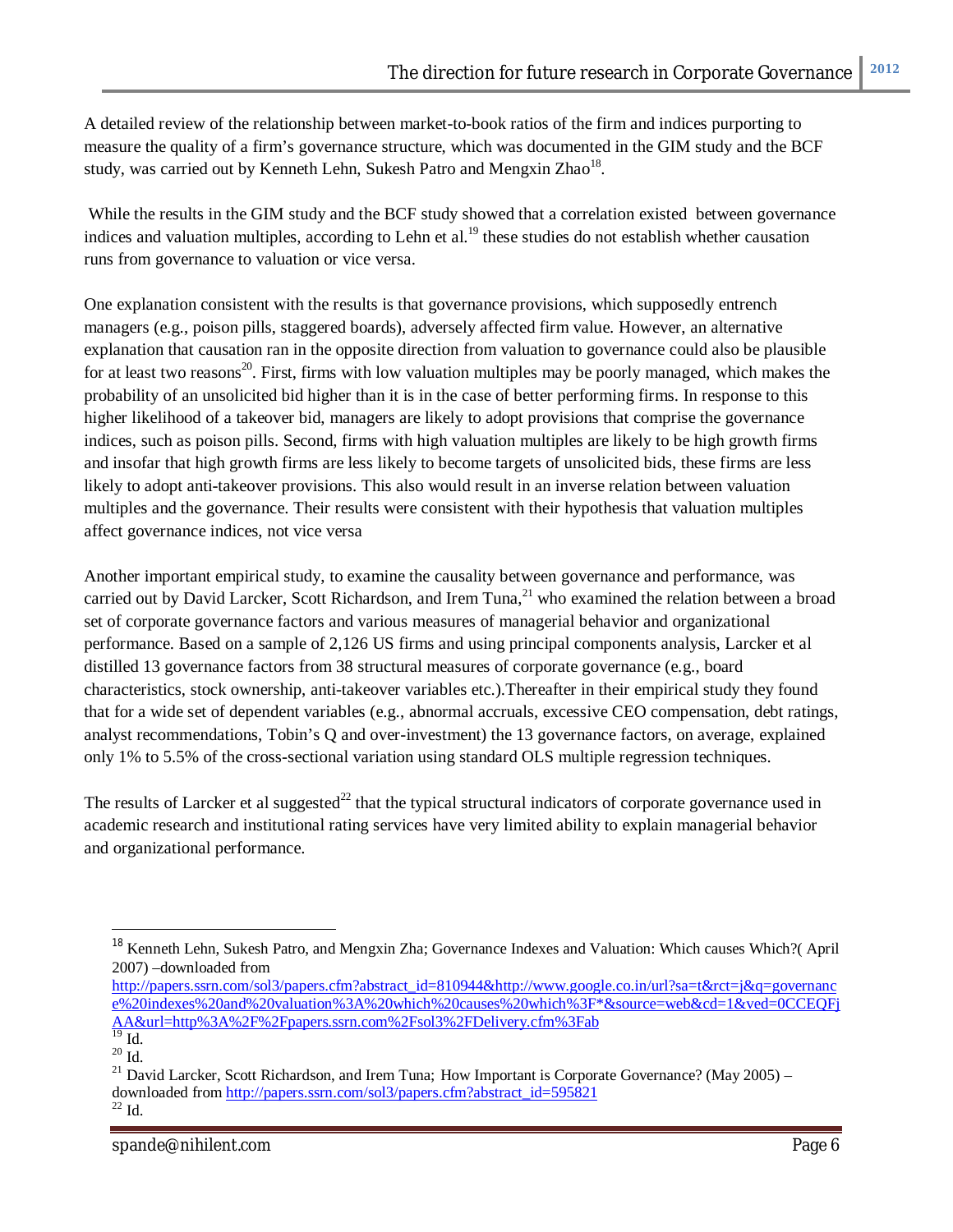However, a very different conclusion was arrived at by Carol Padgett & Amama Shabbir<sup>23</sup> who investigated the relation between a detailed index of non-compliance with the UK corporate governance code ( based on an index of what authors considered to be the "spirit" of compliance rather than "formal" compliance as used in other studies) and firm performance for a panel of FTSE 350 companies from 2000 to 2003 and found an inverse relation between the Index and Total Shareholder Returns (TSR) which implied that the more compliant firms enjoy higher TSR in our sample. They also found the Index to be exogenous, implying that causality ran from the Index to performance.

For Indian companies, the most comprehensive empirical study on establishing the link between corporate governance and corporate performance was carried out by N. Balasubramanian, Bernard Black, and Vikramaditya Khanna<sup>24</sup> who studied the effect of corporate governance on the market value of firms in India. Their study was based on a 2006 survey conducted across 506 Indian public firms and included a mix of large and medium firms in the Bombay Stock Exchange indices and outside of it.

To quantify corporate governance, Balasubramanian et al constructed an "Indian Corporate Governance Index" (ICGI), comprising 49 attributes normally identified with good governance<sup>25</sup>. These attributes were grouped into five categories to provide sub-indices for;

- Board Structure (with sub-indices for board independence and board committees).
- Disclosure (with sub-indices for disclosure substance and for auditor independence).
- Related Party Transactions (with sub-indices for volume of RPTs and approval procedures).
- Shareholder Rights.
- Board Procedure (with sub-indices for overall procedure and for audit committee procedure).

Using data from the survey that measured the market value of the firm (based on the firm's Tobin Q value) and its IGCI index, the market value of the firm was regressed against its ICGI and different control variables. Overall, the study found a positive and statistically significant association between their India Corporate Governance Index (IGCI) and corporate performance<sup>26</sup>. This was consistent with findings in prior countryspecific and cross-country studies. This association was found to be more significant for more profitable companies and those with greater growth opportunities. While a sub index for shareholder rights was found to be individually marginally significant, sub indices for board structure, disclosure, board procedure, and related party transactions were found to be not significant. According to Balasubramanian et al while the nonsignificant results for board structure was in contrast to recent studies elsewhere, the results seemed to suggest that India's legal requirements were sufficiently strict so that over compliance did not produce valuation gains.

 $\overline{a}$ 

<sup>&</sup>lt;sup>23</sup> Carol Padgett & Amama Shabbi; The UK Code of Corporate Governance: Link between Compliance and Firm Performance ;( 2005) downloaded from www.som.cranfield.ac.uk/som/research/researchpapers.asp.<br><sup>24</sup> Balasubramanian, N., Black, Bernard S., and Khanna, Vikramaidtya,; Firm Level Corporate Governance in

<sup>&</sup>lt;sup>24</sup> Balasubramanian, N., Black, Bernard S., and Khanna, Vikramaidtya,; Firm Level Corporate Governance in Emerging Markets – A case study of India –( March 2008) –downloaded from htpp://ssrn.com/abstract=995650.  $^{25}$  Id.

 $^{26}$  Id.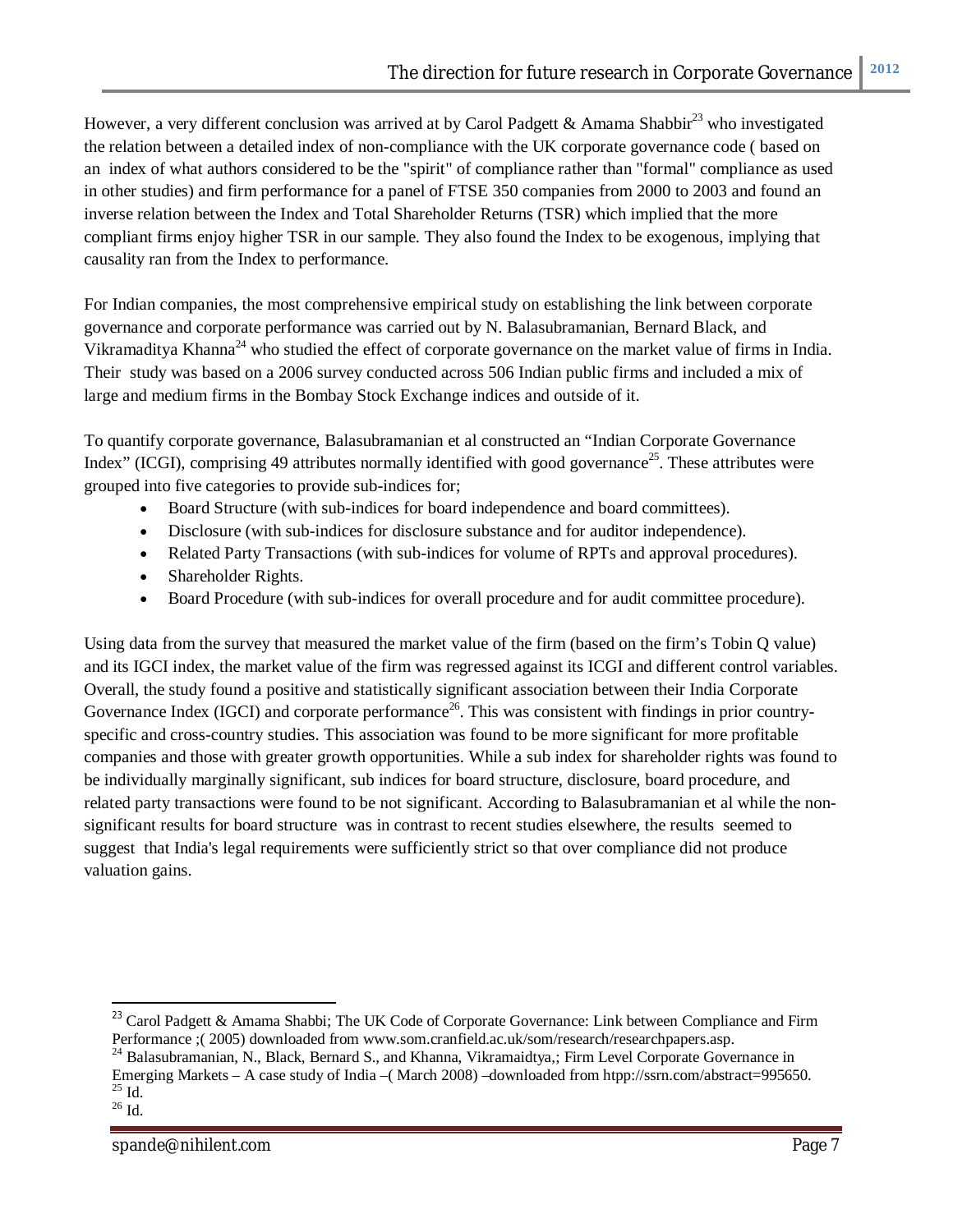#### **THREE KEY ISSUES**

Despite the intuitive appeal of the proposition that 'Good Governance (of the Firm) would lead to Good Performance (by the Firm)' conclusive evidence linking good governance to good performance has been lacking with the results obtained from empirical research, to date, having been mixed. Yet, country after country has gone in for governance reforms including introducing 'model' codes for good governance in the belief that good governance would lead to good performance.

Given the mixed results from the various empirical studies, an obvious question is how sound is the worldwide movement towards good governance and whether it is based on a thorough and proper understanding of the underlying factors that impact governance and a complete understanding of how governance affects performance. Are the changes being made to existing laws/new legislation being introduced in various countries, ostensibly to promote good governance, based on a proper understanding of the interplay between the various factors that affect governance or are the changes only reflective of the subjective views of a powerful minority who are pushing for governance reforms?

In case the regulatory changes, that are being made to promote good governance, are not based on ground realities then the results from such changes is likely to fall short of the expectations from such policy changes. An effective policy can be built only on a thorough understanding of the underlying parameters and developing a robust model that is tested with empirical data.

To have policy formulation firmly rooted in empirical evidence and sound theory of corporate governance, it is worthwhile to understand the three significant challenges that are faced by researchers in governance research as that would not only help to better understand the limitations of previous research but also give a better handle on the interpretation of the results that have been obtained through previous research.

The three significant challenges in the field of corporate governance research are;

- The challenge of defining and measuring corporate governance in a manner that it captures its essence.
- The challenge in establishing a universal standard of good corporate governance and to examine if it is indeed possible to develop such a standard; can a policy of 'one size fits all' applied to corporate governance research?
- The challenge of establishing causality from empirical data; have researchers who have inferred causality between corporate governance and corporate performance drawn conclusions which are beyond the empirical evidence? Conversely, how do we evolve a more comprehensive model of corporate governance and its interplay with corporate performance?

Many traditional studies on establishing what 'good' Governance are based on assessing compliances with the Corporate Governance Code and equate a high compliance with the Code as 'good' Governance. However, the fact that measuring governance at times requires the use of soft data and there cannot always be an objective measure of 'good' Governance points out to the potential pitfall in using a 'tick-in-the box'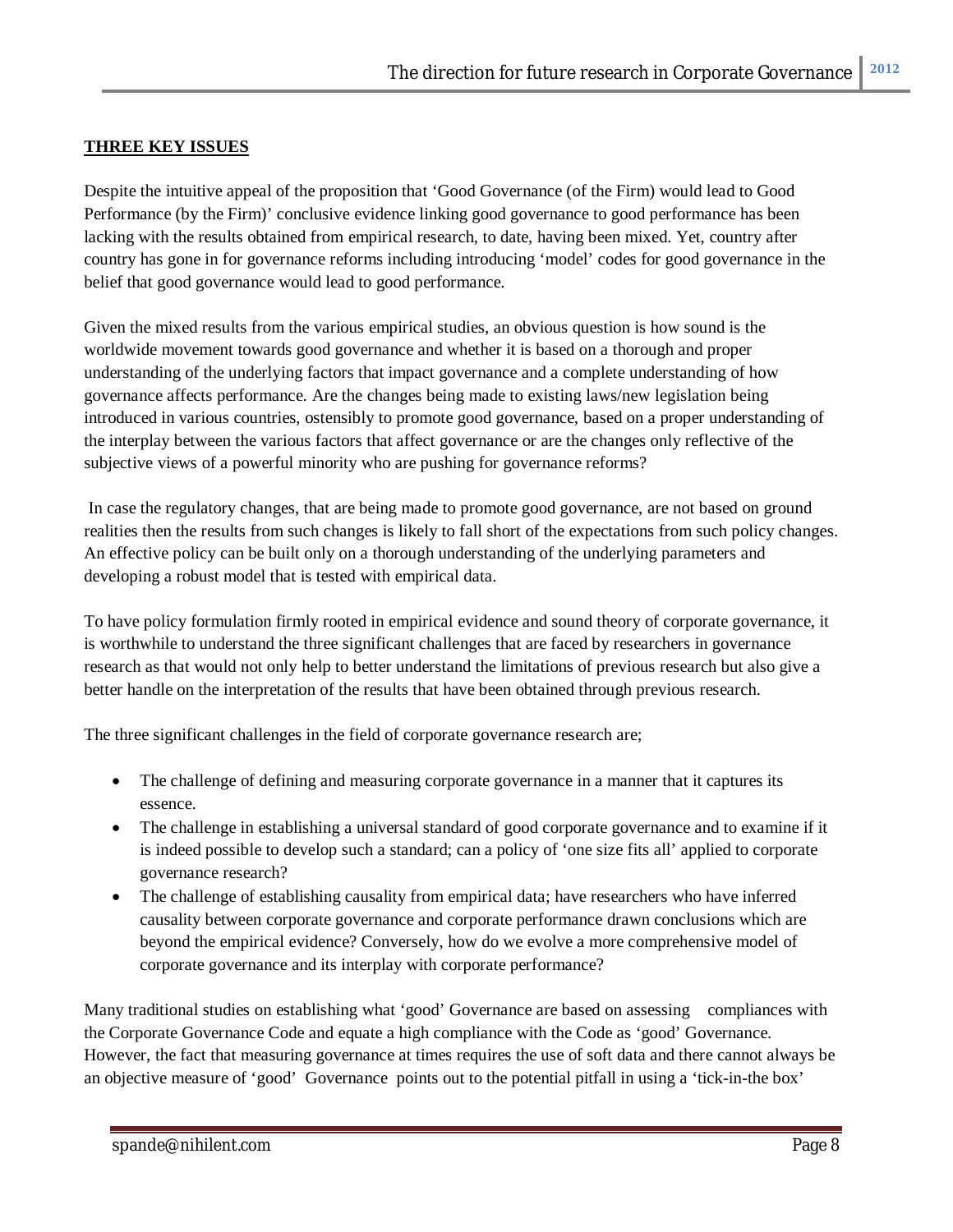approach, that is based on treating the adherence to a written Corporate Governance code as an indicator of 'good' Governance.

For instance, a listed Company in India can comply with all the requirements of Clause  $49<sup>27</sup>$  while at the same time it can be very "poorly" governed and blatantly violate the rights of the minority shareholders. Even though the organization may hold the stipulated meetings of the Board, set up all the required Sub Committees of the Board and do all other acts that show a high degree of compliance with the desired Governance Code, what actually defines good governance in organizations are the 'touch and feel' factors such as the quality of the discussions at the Board level, the independence exhibited by the Directors and how the Board handles the difference of views and opinions at Board meetings. Not only are such factors very difficult to observe and measure, they are invariably never captured by an external researcher who usually would primarily depend on the formal record of the filings on corporate governance made by the organization (usually self reported or, at best, certified by the firm's auditor) while making an assessment of the quality of Corporate Governance in the Firm.

As an example, conventional literature and practice has emphasized on the structure and functioning of the Board of Directors as a solution to the issues relating to of 'good' governance. In fact a substantial portion of the Kumar Mangalam Birla Committee Report<sup>28</sup> is devoted to explain the importance of board and the different committees in the Corporate Governance system of a company. While one can look at the composition of the board of a company to see if the board has been constructed as per the guidelines of SEBI committee and thereby comment on the governance structure of the Company, Varma<sup>29</sup> and Dalal<sup>30</sup> have shown that, in many cases, the members of the Board do not play the role that they are supposed to play. Based on anecdotal evidence it is clear that the mere existence of board committees, by themselves, does not guarantee good governance in an organization.

While some researchers have followed the 'input approach' in defining governance based on board structure, processes, shareholder rights, redressal mechanisms etc another set of researchers have followed an 'output approach<sup>31</sup> in defining governance which is based on the principle that if a company has got a good governance system then it must get reflected in certain outcome, so a possible way to comment on the governance system of a company is by looking at what should be expected to be the outcome of good

492e7e5c217f&base=sub\_sections\_content&f&t=Is+Reliance+rewriting+rules+of+corp+governance> and *"What's Governance to do with it'* available at < http://www.suchetadalal.com/?id=69df756f-5f5c-d212- 492e7e1a86f2&base=sub\_sections\_content&f&t=What's+governance+got+to+do+with+it%3F>.

 $\overline{a}$ <sup>27</sup> Clause 49 is the list of Corporate Governance compliances for Listed Companies in India which have been prescribed by the Securities and Exchange Board of India (SEBI).

<sup>&</sup>lt;sup>28</sup> The Securities and Exchange Board of India (SEBI) appointed a Committee on Corporate Governance in May 1999 under the Chairmanship of Kumar Mangalam Birla, member SEBI Board and a leading Indian industrialist, to promote and raise the standards of Corporate Governance; the report of the Committee can be downloaded from http://www.nfcgindia.org/pdf/KumarMangalamb\_report.pdf<br>29 Vorme, Januar Cameratic Decoration

Varma, Jayanth Rama, (1997); Corporate Governance in India: Disciplining the Dominant Shareholder, IIMB Management Review Dec 1997, 9(4), 5-18 available at <http://www.iimahd.ernet.in/~jrvarma/papers/iimbr9-4.pdf.

<sup>&</sup>lt;sup>30</sup> Among others, business journalist Sucheta Dalal (Dalal) has written extensively on the well known fallout between the Ambani brothers which exposed the weakness of Corporate Governance in one of India's largest companies – Reliance Industries Ltd. Refer to her post on *'* Is Reliance rewriting rules of Corporate Governance' available at <http://www.suchetadalal.com/?id=5b03611d-4726-ba29-

 $31$  Supra. Note 24.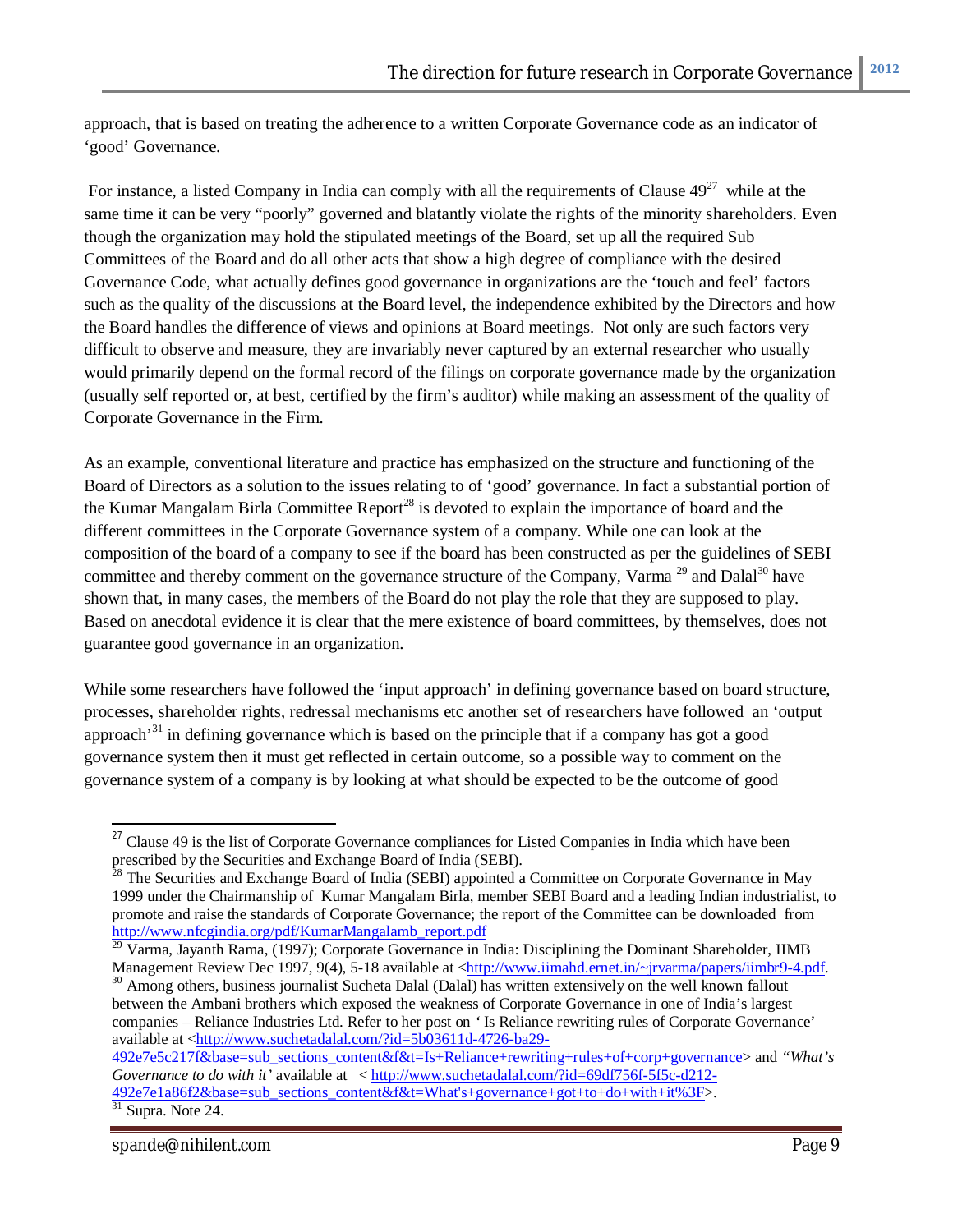governance system. This approach is based on the argument that if the processes are in order, then we must observe certain desirable outcome. If, on the other hand, these outcomes are not present, then the existence of a mere process does not amount to anything. Thus, for example, the mere existence of an audit committee does not imply that all the accounts are in order. However, if it is observed that the accounts are in order (or at least the researcher does not find any evidence to the contrary) then it can be reasonably assumed that the company has got good governance practices.

However, irrespective of whether researchers have used the 'input approach' or the 'output approach' in defining and measuring corporate governance the fact is that there is no unanimity among researchers in agreeing to a common set of parameters to define and measure governance. Bebchuk et  $al^{32}$  reduced the 24 factors, identified by Gompers et al<sup>33</sup> for defining their measure of governance, to only 8 factors which they used in defining their measure of governance as they felt that with a narrower set of parameters the measure would be more precise. On the other hand Brown and Naylor<sup>34</sup> believed that both Gompers et al and Bebchuk et al's construct of the governance index was very restrictive and governance could only be measured only by a more broad based index and constructed one which was based on as many as 51 factors!

Clearly there is considerable divergence of views between researchers' on defining the underlying parameters that would capture the essence of governance.

The lack of a common understanding in defining the parameters that constitute governance becomes even more pronounced when we start looking at some of the more popular governance indices which are used by governance rating agencies –all of which use very different parameters to assess governance.

While the full details of such indices are not available, as such details are proprietary information; some details are available in the public domain. Institutional Shareholder Services (ISS) is the leader in providing governance services and its flagship rating product Corporate Governance Quotient (CGQ) covers approximately 7500 companies and is based on approximately 65 criteria for U.S. companies and 55 criteria for non-U.S. companies<sup>35</sup>. The variables that ISS uses to analyze companies fall under four general governance areas: board, compensation, anti-takeover, and audit and ISS has weighted the variables of each category according to their importance to governance. Governance Metrics International (GMI), who provide corporate governance ratings and reports on nearly 4000 companies in the United States and abroad<sup>36</sup>, use as many as 500 data points in assessing a company's corporate governance. The result of the GMI analysis is a GMI rating report, which includes a summary of the company's overall governance score, as well as a discussion and individual score for each of six governance broad categories: board accountability, corporate social responsibility, executive compensation, financial disclosure and internal controls, takeover controls and ownership base, and shareholder rights. Another major corporate governance analysis firm, The Corporate

 $\overline{a}$ <sup>32</sup> Supra. Note 31.

 $33$  Supra. Note 22.

<sup>&</sup>lt;sup>34</sup> Supra.Note 40.

<sup>35</sup> Paul Rose."The Corporate Governance Industry";( 2006) downloaded from: http://works.bepress.com/paul\_rose/2 argues that potential conflicts of interest within some governance firms cast doubt on the reliability of their proxy advice and governance ratings. Additionally, he suggests that governance firms may be overstepping their expertise in proxy voting decisions and in governance rating, in part, because of their reliance on "good governance metrics" for which there is little evidentiary support.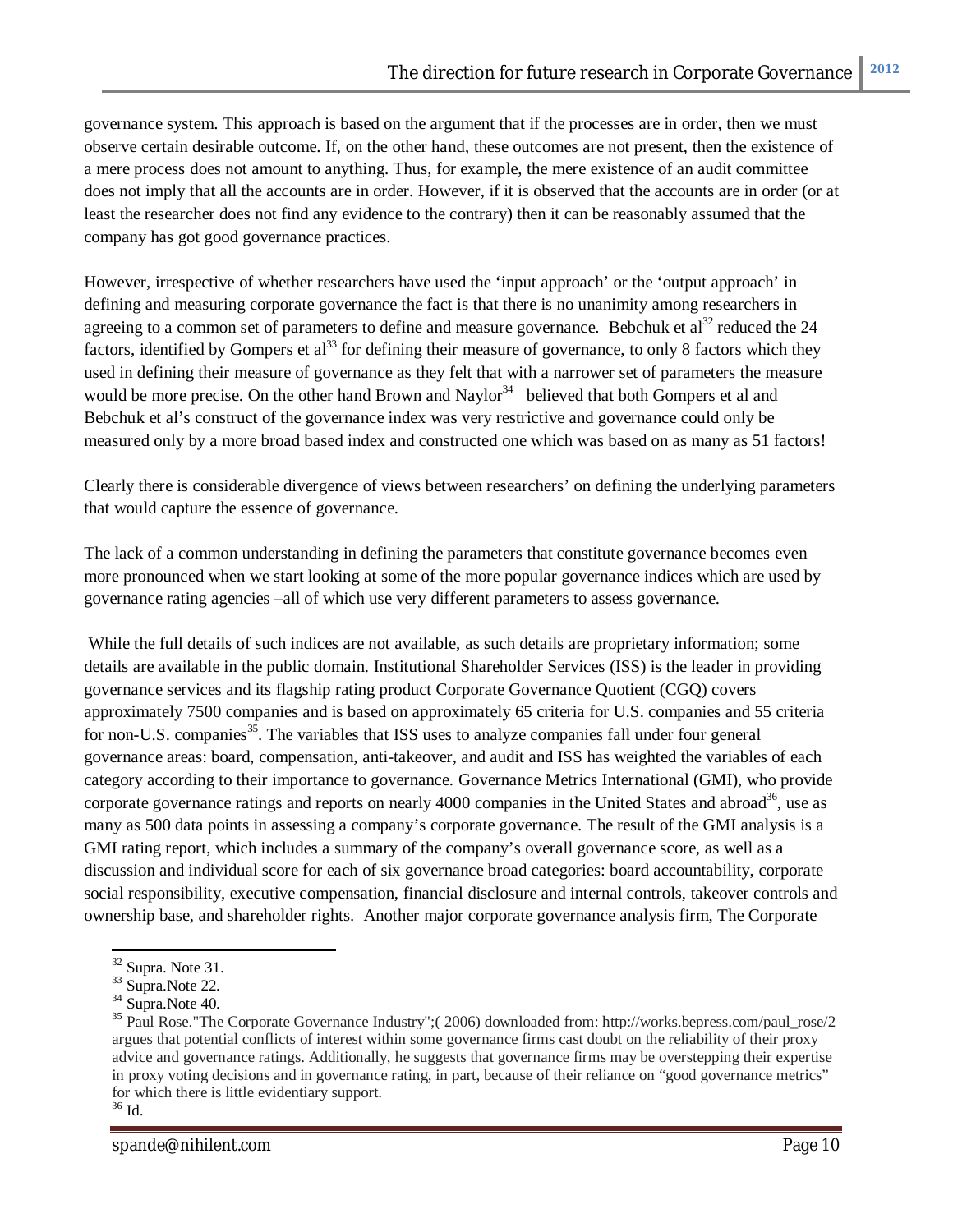Library, founded by former ISS executives, follows a slightly different approach that is less quantitative and more qualitative than ISS' or GMI's analyses<sup>37</sup>. While the Corporate Library does produce some numeric ratings based on the adherence of a company to a set of enumerated "best practices" (which are based primarily on the OECD's model), the company also notes in its analysis that the "one size- fits-all aspects of the best practices compliance approach [is] limited at best." As a result, The Corporate Library does not use the best practices benchmark as a component of its analysis of the board's effectiveness; indeed, the Corporate Library notes that it has "assigned very low Board Effectiveness Ratings to a number of boards that rate quite well on best practices compliance. Such was the case with the disastrous Enron board, for example, the clearest possible confirmation of the notion that best practice compliance alone is simply not enough".<sup>38</sup>

The first challenge in corporate governance research, therefore, is in evolving a commonly understood (and agreed) definition of governance that captures the essence of governance.

The second major challenge, for research in this field, is the attempt by researcher to search for a universal standard of governance - which all firms are expected to strive for. In recent years, academic researchers and commercial providers of governance services have created measures of corporate governance quality that collapse the multiple dimensions of a company's governance framework into one number (a governance rating or index) that is also marketed to institutional investors as aids for portfolio and proxy voting decisions.

Given that governance framework are quite likely to be very contextual to specific firms and governance is, probably, best implemented in a flexible framework that allows for differences in firm characteristics (and should not be based on a rigid 'one size fits all' framework that can be blindly applied across all firms), serious doubts arise on whether the current efforts of searching for a uniform standard of governance would lead to any meaningful results..

Lucian A. Bebchuk & Assaf Hamdani<sup>39</sup> have pointed out that despite researchers and shareholder advisers having devoted much attention to developing metrics for assessing the governance of public companies around the world, such efforts have suffered from a basic shortcoming as these efforts have failed to take into the differences that exists between companies with controlling shareholders and companies without controlling shareholders. Based on the fact that the impact of many key governance arrangements are considerably dependant on companies' ownership structure, Bebchuk and Hamdani<sup>40</sup> suggest that measures that protect outside investors in a company without a controlling shareholder (NCS) are often irrelevant or even harmful when it comes to investor protection in companies with a controlling shareholder(CS), and vice versa, . Consequently, in their view, governance metrics that purport to apply to companies regardless of ownership structure are bound to miss the mark with respect to one or both types of firms. The quest for developing a global governance standard, they have argued<sup>41</sup>, should be replaced by an effort to develop and

 $\overline{a}$  $37$  Id.

 $^{38}$  Id.

<sup>&</sup>lt;sup>39</sup> Lucian A. Bebchuk & Assaf Hamdani; The Elusive Quest for Global Governance Standards; (2009) - downloaded from http://papers.ssrn.com/sol3/papers.cfm?abstract\_id=1374331

 $^{40}$  Id.

 $41$  Id.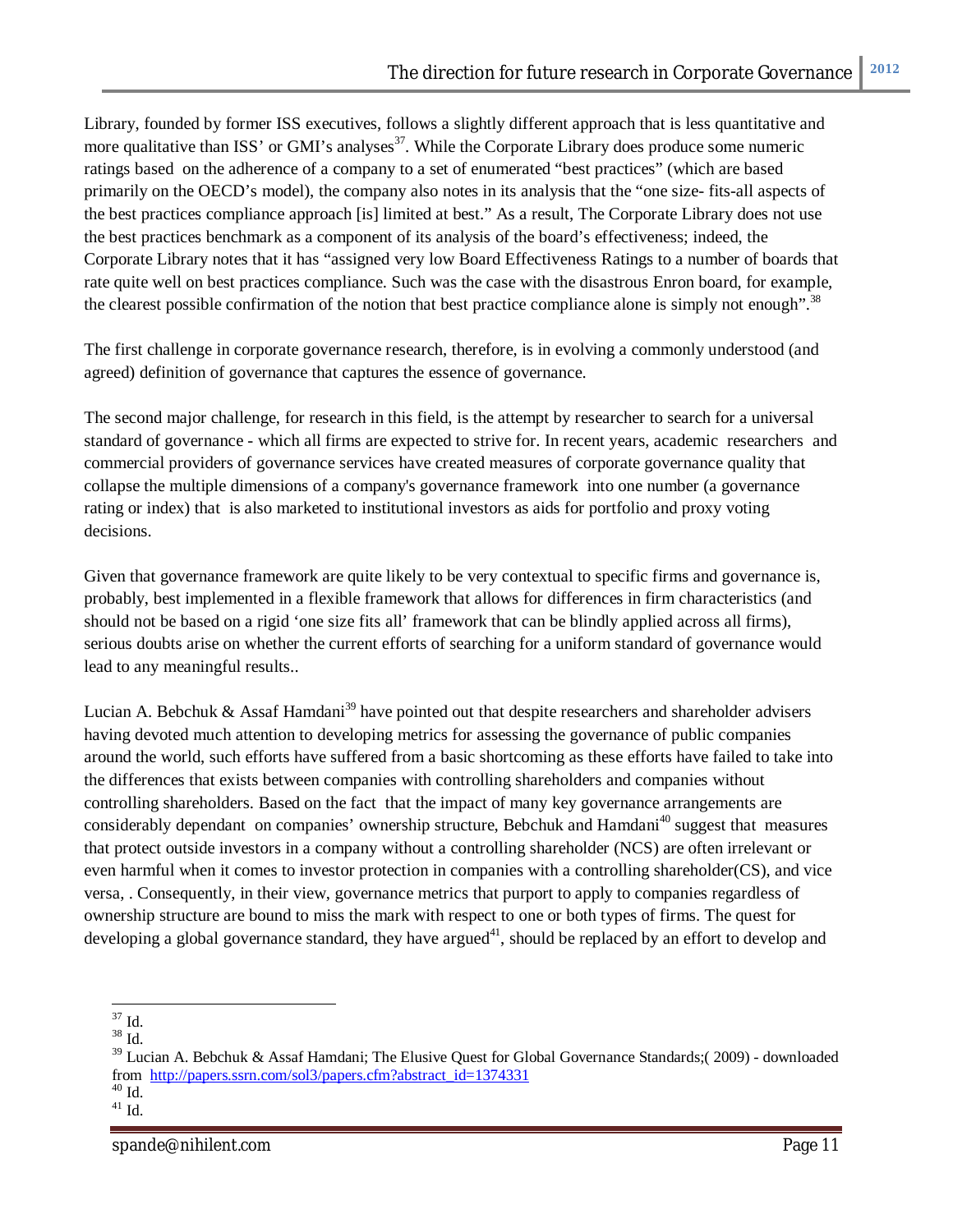implement separate methodologies for assessing governance in companies with and without a controlling shareholder(s).

Agreeing with the analysis of Bebchuk and Hamdani, Vikramaditya Khanna<sup>42</sup> has suggested that while delineating governance practices between CS and NCS firms is an important step in making governance rankings more useful, for this approach to be most useful, other factors<sup>43</sup> that impact governance must have a lesser influence on optimal governance when compared to ownership structure. However, in the end, according to Khanna<sup>44</sup> the overall decision about how many governance ranking systems to have is also a matter of judgment and although one could make the case for using other governance metrics when creating governance ranking systems, the additional factors generally do not have as broad of an impact on optimal governance practices as ownership structure and he felt that Bebchuk and Hamdani's recommendations to focus on ownership structure as the critical dividing line seemed judicious and balanced<sup>45</sup>.

Sanjai Bhagat, Brian Bolton and Roberta Romano<sup>46</sup> have analyzed the effectiveness of corporate governance indices in predicting corporate performance and have also considered the implications for public policy that follow from such an assessment. Highlighting the various methodological shortcomings of the past research work that claims to have identified a relation between particular governance measures and corporate performance, their core conclusion is that there is no consistent relation between governance indices and measures of corporate performance and there is no one "best" measure of corporate governance.

According to Bhagat et  $al^{47}$ , in practice, the existing indices used to measure governance fail to capture the diverse ways in which governance operates in firms for two reasons. Firstly, no one index can predict a firm's performance on all of the performance measures that are thought to be important to investors. Secondly, indices are constructed so as to treat the various components that constitute the governance mechanisms as complements, whereas the data suggest that several such mechanisms are actually substitutes for, and not complements to each other. Furthermore, the relationship between the various constituents, that define governance, appears to vary across firm characteristics and industry sectors. Taking a view that,' one size does not fit all', Bhagat et all have suggested that good governance is best understood as highly contextspecific, something that even the best-constructed index simply cannot capture and convey universally across firms, the most effective governance system depends on context and on firms' specific circumstances and it is very difficult, almost impossible, for an index to capture nuances critical for making informed decisions.

 $47$  Id.

 $\overline{a}$ <sup>42</sup> Vikramaditya S. Khanna; Corporate Governance Ratings: One Score, Two Scores or More? (2009)- downloaded from http://papers.ssrn.com/sol3/papers.cfm?abstract\_id=1690573 who suggests ways to implement the analysis of Bebchuk and Hamdani ( Supra. Note 75),

<sup>&</sup>lt;sup>43</sup> Khanna classifies these other factors roughly into those related to the country where the firm is located (e.g., political stability, whether the state has a "grabbing hand," labor-friendly laws, tax laws, and law enforcement) and to firm characteristics (e.g., firm size and industry).

 $^{44}$  Id.

 $45$  Id

<sup>&</sup>lt;sup>46</sup>Refer to Sanjai Bhagat, Brian Bolton, Roberta Romano; The promise and peril of Corporate Governance Indices ; ( 2007) -downloaded from http://papers.ssrn.com/sol3/papers.cfm?abstract\_id=1019921 for an insightful analysis of the methodological shortcomings of the current papers that claim a relation between particular governance measures and corporate performance.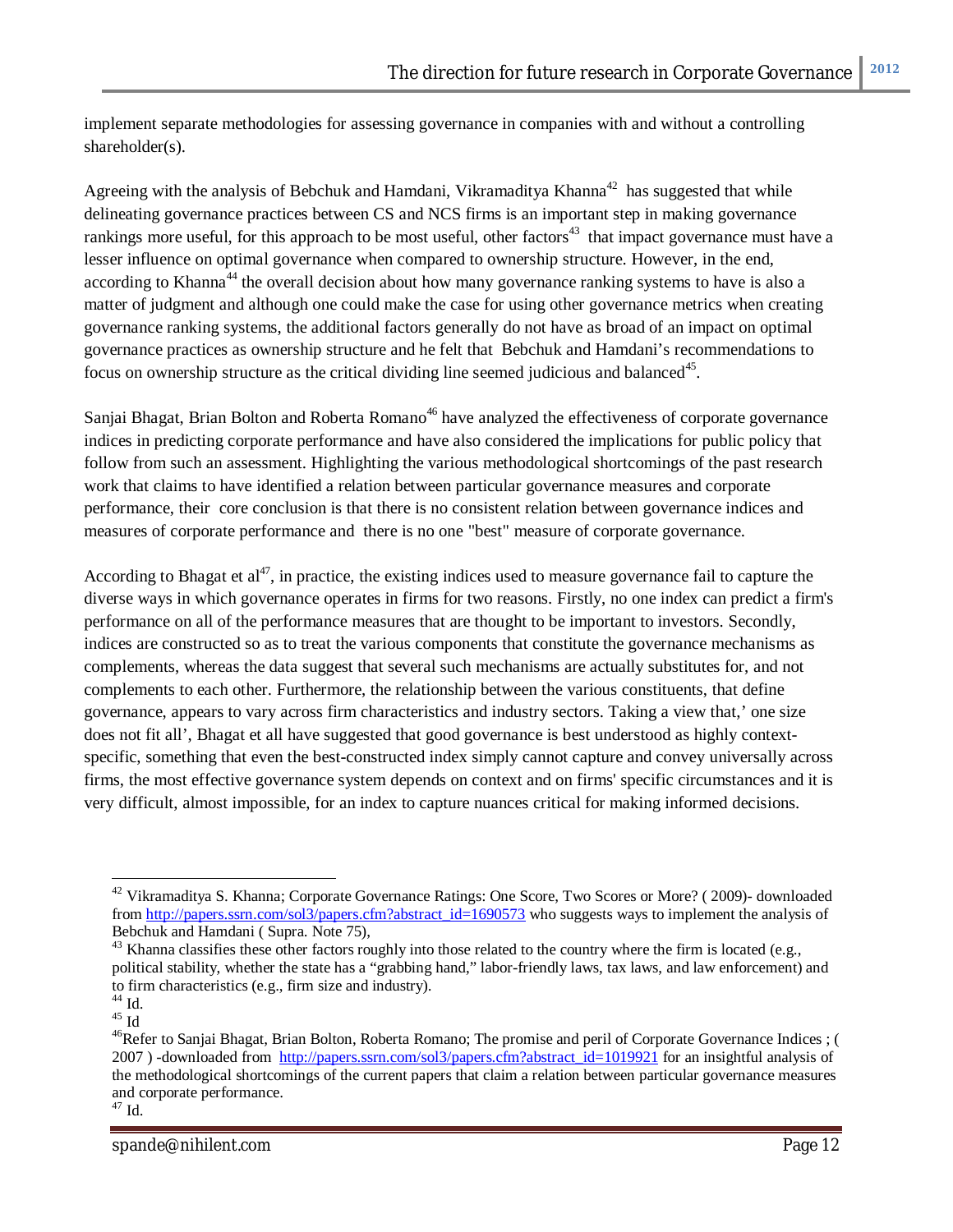Bhagat et al<sup>48</sup> concluded that governance indices were highly imperfect instruments for determining how to vote corporate proxies, let alone for making portfolio investment decisions, and that investors and policymakers should exercise caution in attempting to draw inferences regarding a firm's quality or future stock market performance from its ranking on any particular corporate governance index measure. Moreover, given the considerable variation in the relationship between indices and measures of corporate performance, they have suggested that corporate governance is an area where a regulatory regime of ample, flexible variation across firms without any governance mandates was particularly desirable.

Recent empirical evidence also suggests that one-size-fits-all governance would generally produce lower returns than a flexible approach that allows corporations to deviate from "best practices"<sup>49</sup>.

Bhagat et al<sup>50</sup>, have pointed to two broad policy implications arising from the limitations in developing an effective index for corporate governance. Firstly, the more widespread forms of current governance regulations need to be rethought because they mimic the approach of the indices as both the current forms of governance viz. the prescriptive mandate (eg the Sarbanes Oxley based US model or the Clause 49 based Indian model) and the 'comply or explain' framework (adopted by most other developed economies', including Canada U.K. and Europe) spell out the governance mechanisms that all firms are expected to adopt. A more appropriate regulatory approach, in their view<sup>51</sup>, is a straightforward governance disclosure regime that is based on the premise that there is no one best benchmark or set of best practices that is appropriate for all, or even most, firms. Secondly, under such a governance disclosure regime, investors should treat indices as only one of a multitude of pieces of information of interest about a firms' quality that cannot predict the future stock market performance for the firm.

The uncertain relationship between governance metrics and firm performance may suggest that the attempts of reducing good governance to metrics may be misguided<sup>52</sup> and the attempt to reduce good governance to an index measured through objective (and perhaps even subjective) analysis is bound to result in Type I errors (false positives) like Enron where companies with strong governance practices, according to the wisdom of corporate governance metrics, could experience major governance breakdowns. On the other hand, such governance analysis is also likely to result in Type II errors (false negatives), as companies with diligent and effective governance practices that do not meet the corporate governance industry's recommendations (but are well suited to the firm's characteristics) are penalized for maintaining those practices.

The third major challenge in current corporate governance research has been the inference of causality that has been made in several studies based on the evidence of correlation between governance (as defined and

 $\overline{\phantom{a}}$  $48$  Id

 $49$  Sridhar Arcot and Valentina Bruno<sup>49</sup> of the London School of Economics analyzed the effect of corporate governance on performance in the context of the United Kingdom's disclose-or-explain corporate governance structure<sup>49</sup>. The authors found that "companies departing from best practice for valid reasons perform exceptionally well and out-perform the fully-compliant ones. In contrast, mere compliance with the provisions of the Code does not necessarily result in better performance". Arcot and Bruno's research suggests that the mandatory provisions of corporate governance regulations may create inefficiencies by eliminating heterogeneity among firms' governance structures.

<sup>50</sup> Supra. Note 46.

 $51$  Id.

<sup>52</sup> Supra. Note 35.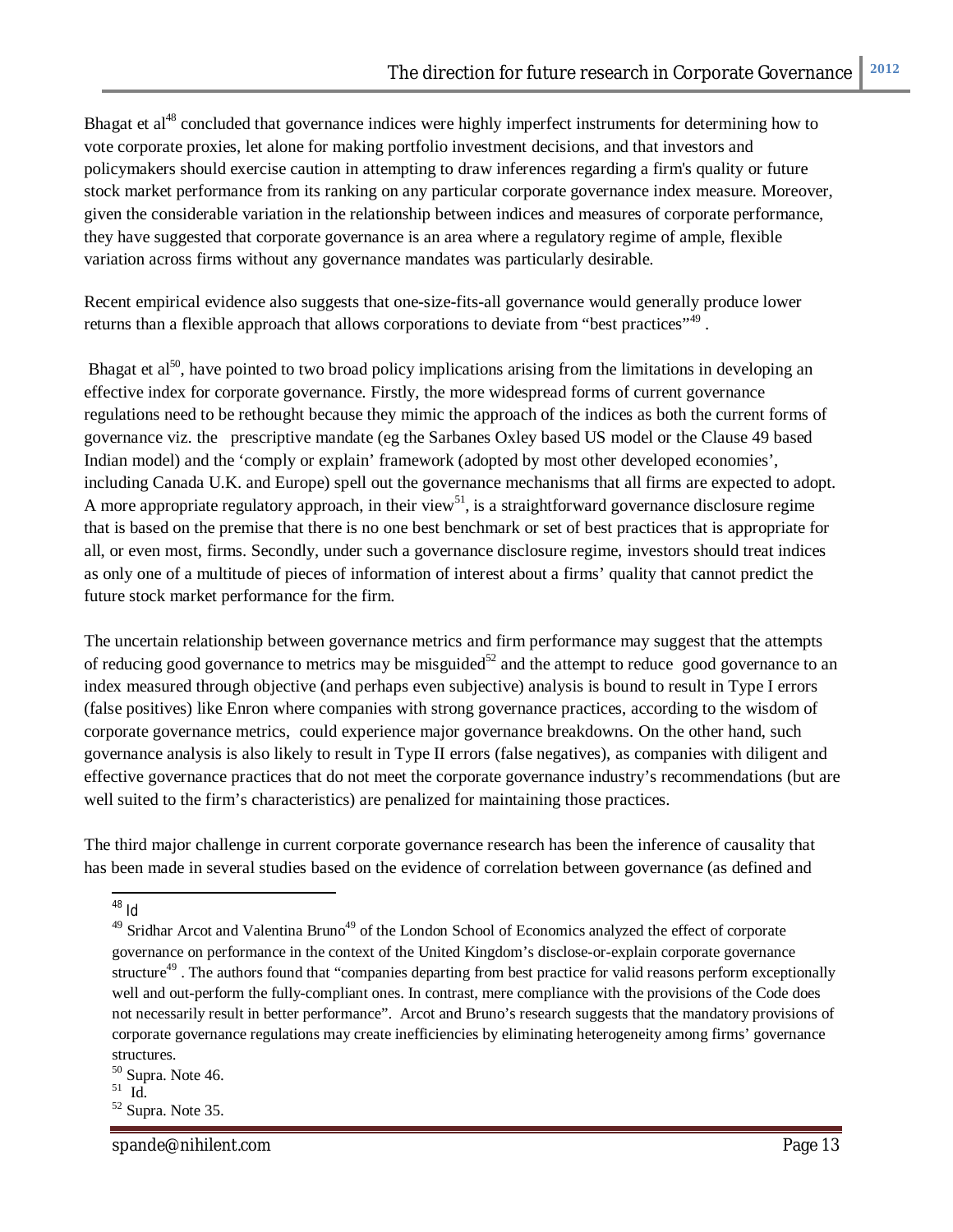measured by the researcher) and performance (usually defined as a financial measure like stock returns or Tobin's Q).

If X (e.g., governance) is found to be positively correlated with Y (e.g., stock returns), as has been established in many governance studies based upon empirical evidence, then the following multiple possibilities of relationship between X and Y exist;

- Higher X causes higher Y (causality).
- $X$  is correlated with a missing variable that causes Y (missing variable).
- Informed agents set X in anticipation of Y (reverse causality).
- X and Y are simultaneously affected by a third variable (common shock).

Given the multiple possibilities (of relationship between  $X$  and  $Y$ ) that exist, implying causality based on observed correlation between governance measures and firm performance is not a robust conclusion. This fact has been recognized in both the GIM study and the BCF study and both have been careful not to infer causality from their research results. The GIM study states<sup>53</sup> that "the data do not allow strong conclusions about causality," adding that "multiple causal explanations have starkly different policy implications and stand as a challenge for future research" whereas the  $BCF<sup>54</sup>$  study states that "one important question that remains for future work concerns causation. To what extent, if any, does the correlation … result from entrenchment producing lower value? And to what extent, if any, does this correlation simply reflect the tendency of managers of low-value firms to entrench themselves?"

Typically, empirical studies of corporate governance regress some measure of performance, ideally the firm's equity value or a measure of the firm's Tobin's Q, on measures of the stringency of corporate governance, such as ownership structure, capital structure, the structure of the board and the market for corporate control. Such empirical studies on corporate governance have more than the usual share of econometric problems quite frequently, firm variables are assumed to be exogenous but are actually endogenous; relevant variables are left out; the sample is not selected randomly; and variables are measured with large errors. In all of these cases it becomes difficult to identify the influence of corporate governance factors on firm performance because of which any inference on causality could be misleading and erroneous.

Axel Börsch-Supan and Jens Köke<sup>55</sup> have identified four categories of econometric problems that have to be solved in order to infer causal effects of corporate governance on the firm's performance: reverse causality, missing variables, sample selectivity, and measurement error in variables.

According to them<sup>56</sup>, the problem of reverse causality (or endogenity) is omnipresent because analyses of the efficacy of corporate control instruments on firm performance require that these instruments are exogenously related to firm performance. In practice, however, it is common that a deterioration of the firm's performance precipitates changes in its governance while, in turn, well performing firms attract investors with equally typical ownership structures and thus corporate governance thereby confirming a two way relationship

 $\overline{a}$ <sup>53</sup> Supra. Note 22.

<sup>&</sup>lt;sup>54</sup> Supra. Note 31.

<sup>&</sup>lt;sup>55</sup>Refer to Axel Börsch-Supan and Jens Köke; An Applied Econometricians' View of Empirical Corporate Governance Studies (2002) –downloaded from http://papers.ssrn.com/sol3/papers.cfm?abstract\_id=320578, for a critical survey of the econometric issues in the empirical research on corporate governance. <sup>56</sup> Id.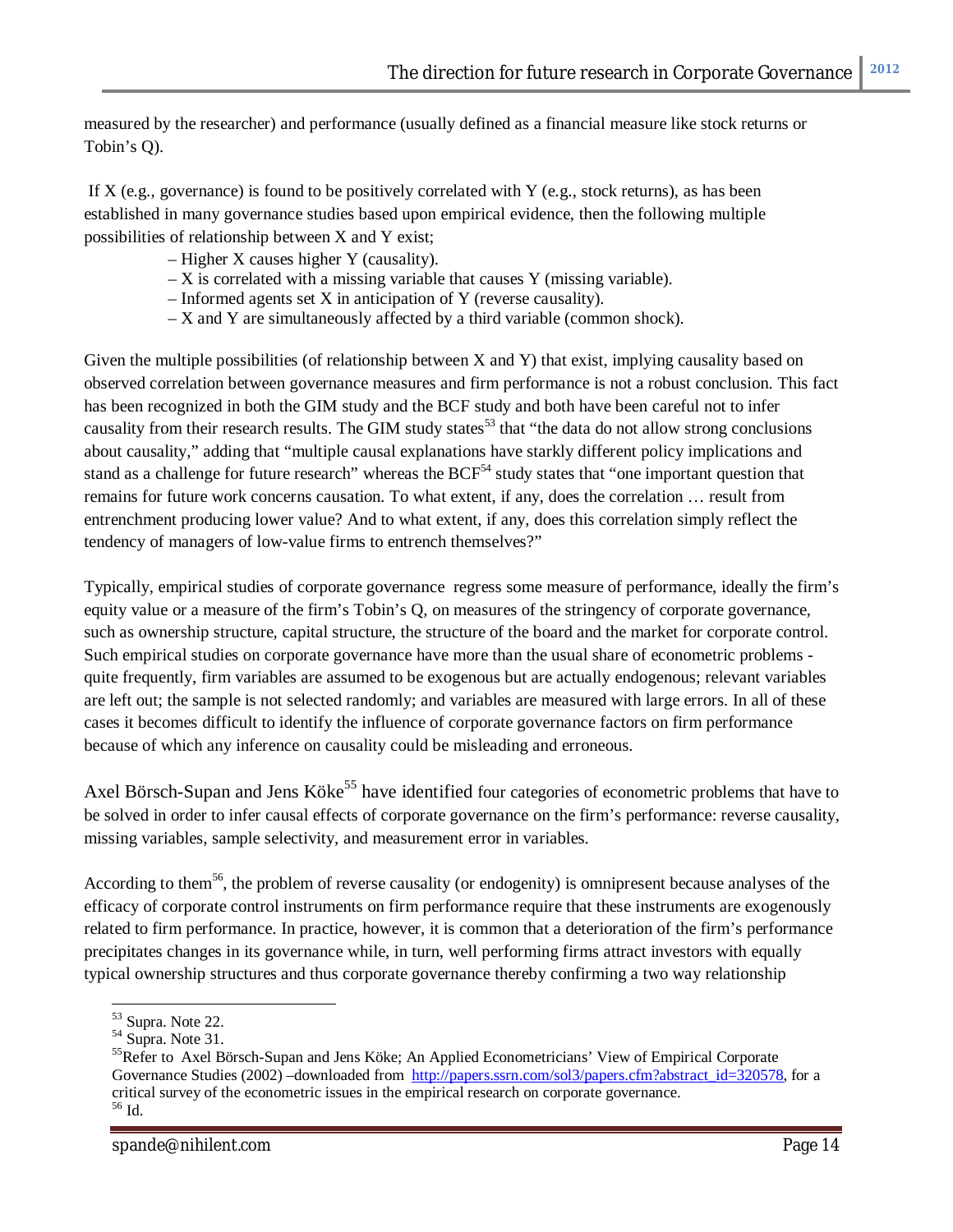between governance and performance. Börsch-Supan et al also point out<sup>57</sup> to an interesting consequence that arises from the second category of econometric problems that affect governance studies i.e. the problem of missing variables. Giving the example in the case of interaction of product market competition and corporate control mechanisms, they argue that product market competition and corporate governance are partial substitutes (i.e., bad corporate governance structures can be offset by fierce product market competition) and suggest that an analysis of corporate governance without explicit consideration of product market competition will fail.

Given that most empirical studies analyze only the largest and, among them, only the listed firms, Börsch-Supan et al point out<sup>58</sup> to the problems arising from sample selectivity bias which affects the estimation of corporate governance mechanisms and point out that this third category of econometric problem is as frequent as it is serious since size and being listed are frequently a function of firm's performance and using those criterion to select the sample for a study on corporate governance would introduce a selectivity bias in the study.

The last in the list of econometric problems, identified by Börsch-Supan et al<sup>59</sup> is the problem of measurement errors and point out that firm performance is hard to measure in practice, particularly during episodes of stress and corporate governance actions. On top of this, corporate governance variables are measured through the construction of proxies and, unless well constructed, would weaken estimation results due to a low signal-to-noise ratio. Both these effects contribute to the problem of deriving incorrect conclusions from empirical studies on corporate governance because of measurement errors.

### **DIRECTIONS FOR FUTURE RESEARCH**

Following the well publicized corporate scandals like Enron and other well known scams, few areas have attracted as much interest as corporate governance reforms in the hope that implementing good governance in organizations would not only prevent the recurrence of such problems but also lead to good organizational performance<sup>60</sup>.

Furthermore, while the last decade has also seen a flurry of regulations introduced across different countries in the world aimed at improving corporate governance practices in organizations, the results from such regulatory changes have been mixed. Indeed some have even argued<sup>61</sup> that introducing corporate governance

 $\overline{a}$  $57$  Id.

<sup>58</sup> Id.

<sup>59</sup> Id.

<sup>&</sup>lt;sup>60</sup> Reporting on subject of corporate governance in the media has increased significantly after the various corporate scams surfaced in the beginning of the twenty-first century. As pointed out by Bhagat et al; The Promise and Peril of Corporate Governance (Supra. Note 82) in the nearly five years since Enron's collapse, there have been 1,342 *New York Times* news stories containing the phrase "corporate governance," whereas to reach a comparable count prior to that date, one has to cumulate news stories over ten years to 1986 (totaling 1,388), as searched in Lexis in September 2006.

<sup>&</sup>lt;sup>61</sup> Mark J. Roe; The Inevitable Instability of American Corporate Governance (2004) downloaded from http://papers.ssrn.com/sol3/papers.cfm?abstract\_id=615561, points to the inherent brittleness in corporate governance regulation since it is based on negotiations between the regulator who believe that they must lock everything in and the regulated who is able to affect the regulator and weaken the output. Roe suggests that we will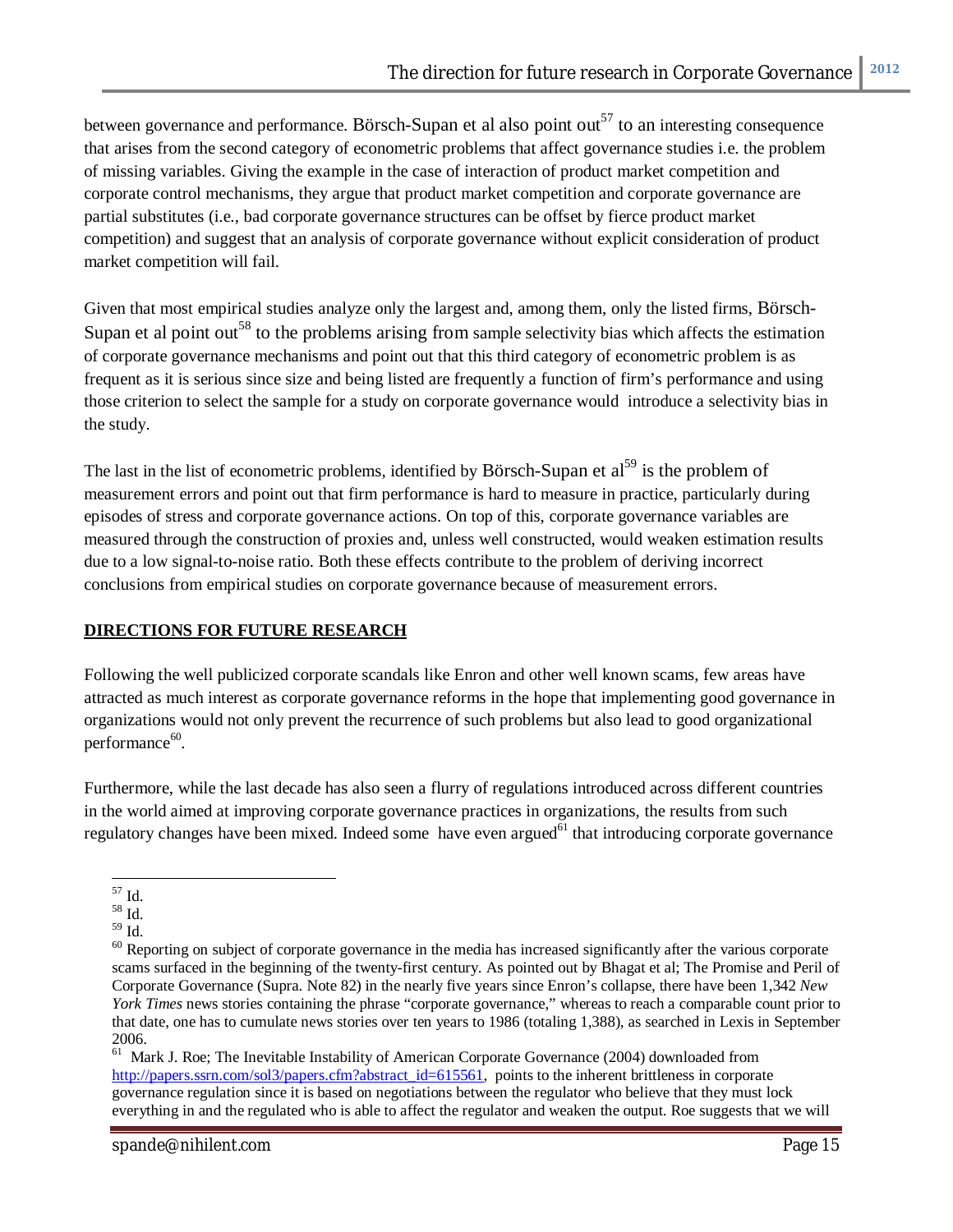regulations is no guarantee that we have seen the last time that corporate governance breaks down as new(and different) stress points will develop in corporations and one or another of the persisting fissures will threaten to open and crack, and would need to be fixed..

Effectiveness of corporate governance regulations (in bringing about good performance) depends on the answers to the following two questions;

- Are the regulatory changes in corporate governance based on sound theory or are they based on popular perceptions and a common position that is arrived at based on the negotiation of the divergent views of various interest groups who are affected by the regulatory changes?
- How robust is the underlying theory of corporate governance, in particular the linkage of good governance to good performance –does it comprehensively model all the factors that impact corporate governance and accounts for differences in contextual and cultural factors that could impact governance. Also, has the corporate governance theory been tested empirically based on actual conditions and have the conclusions been tested for their validity?

Unfortunately the current answer to both the above questions are far from satisfactory- not only have the regulatory changes often been made without being rooted in sound theory but also the current status of corporate governance research, especially the linkage of corporate governance to good performance, has several gaps and conclusions derived from such theory, at times, do not hold up to rigorous testing.

Reviewing the process surrounding the development and passage of the Sarbanes-Oxley Act of 2002 (SOX), in the USA, Roberta Romano<sup>62</sup> has pointed out to the absence of corporate governance research to support the principal requirements of SOX. According to Romano<sup>63</sup>, the key provisions of SOX, were largely the result of corporate governance "policy entrepreneurs" taking advantage of public crisis driven by the collapse of two major U.S. corporations, Enron and WorldCom, that occurred during a midterm congressional election cycle and points out that, in the frantic political environment in which the law was enacted, legislators adopted proposals with neither careful consideration nor assimilation of the literature which was at odds with the policy prescriptions.

Based on an extensive review of academic literature, Romano has concluded<sup>64</sup> that there was a lack of empirical evidence to support key provisions mandated by SOX such as the independence of audit committees. She provides a detailed analysis of the legislative process that took place in committee hearings conducted by the U.S. Senate and House of Representatives which indicates that most of the testimony, utilized by experts testifying before the U.S. Congressional Committees, was based on the experts' opinions

 $\overline{a}$ continue to face corporate governance crises from time to time as new stress points develop and only if we're lucky, someone will anticipate the problem and fix it up beforehand, if not, we'll muddle through another crisis once again. **<sup>62</sup>** Roberta Romano; The Sarbanes-Oxley Act and the Making of Quack Corporate Governance(2005) downloaded from http://papers.ssrn.com/sol3/papers.cfm?abstract\_id=749524, would have preferred a gradualist approach to the corporate governance crisis in 2001-2002; that would have flowed up from courts and which would have been based on courts' interpretations of dynamic business conditions rather than a top down imposition of policies constructed on an ad-hoc basis by US Congress

 $63$  Id.  $64$  Id.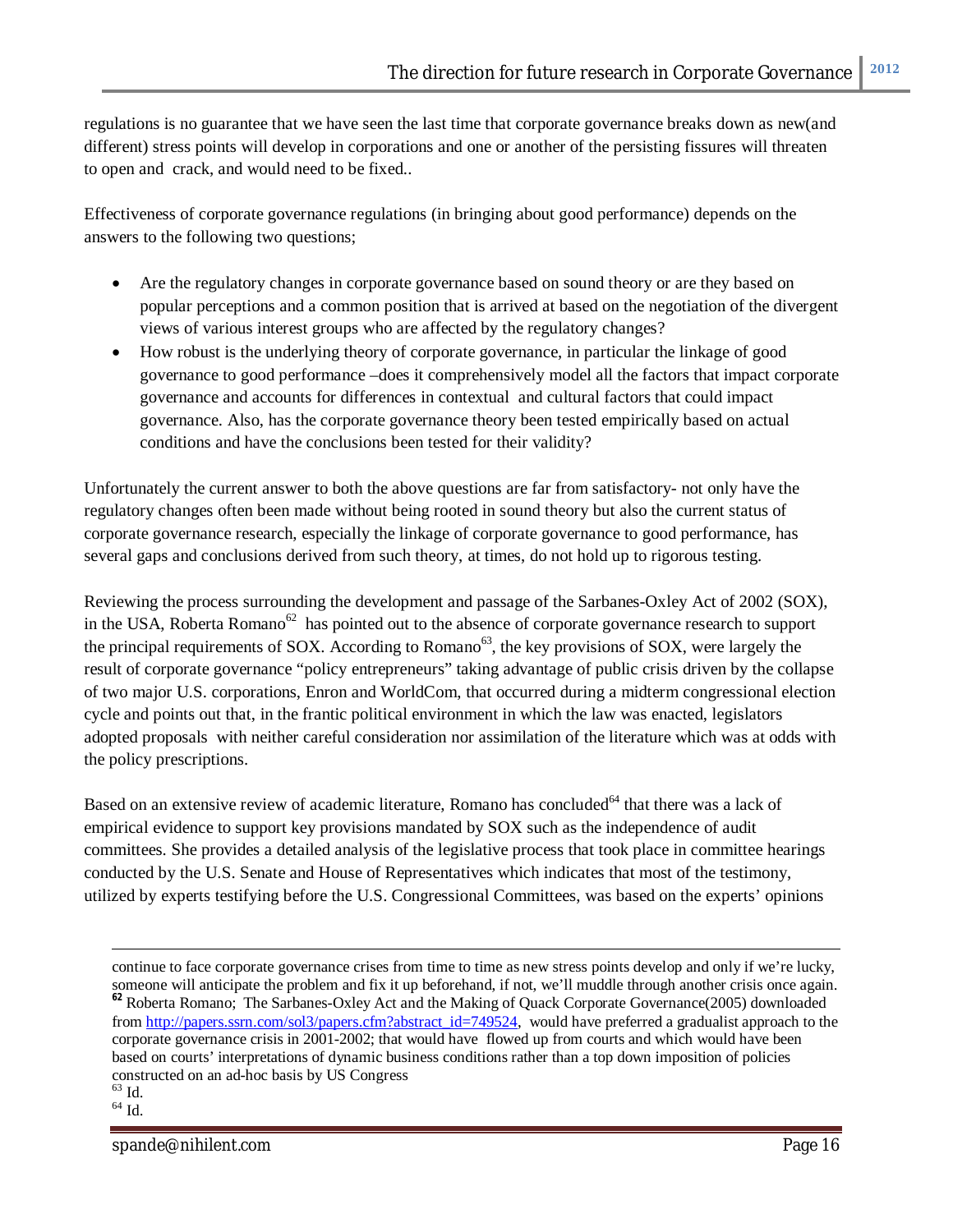rather than empirical evidence. Consequently the SOX provisions, in her view<sup>65</sup>, were seriously misconceived and were not likely to improve audit quality or otherwise enhance firm performance and benefit investors as the US Congress had intended and has gone so far as to suggest that it is important to work to educate the media, the public, political leaders and others regarding the reality i.e. that the US Congress had committed a public policy blunder in enacting SOX's corporate governance mandates, and that there is a need to rectify that error!

Over the last decade, significant steps have been taken by the regulatory authorities in India to enhance corporate governance measures in India; these developments have closely followed efforts in other jurisdictions such as the U.K. (the Cadbury Committee Report) and the U.S. (SOX).As pointed out by Varottil<sup>66</sup> the measures adopted in India do not recognize the differences between the outsider systems of corporate governance (found in the U.S. and U.K.), from which concepts such as independent directors, audit committee and CEO/CFO certification have emerged, and the insider systems of corporate governance (found in India) into which they have been transplanted and suggests that unless these differences are factored in by the regulators, courts, industry and academia, there are likely be difficulties in implementation of the enhanced corporate governance measures (reflected in Clause 49) and their assimilation within the Indian corporate ethos.

A similar view on the corporate governance reforms in India has been expressed by Afsharipour<sup>67</sup> who finds the Indian corporate governance process ineffective despite the 'attentive crafting of detailed governance rules by a group of elites with a deep understanding of corporate governance standards around the world'. According to Afsharipour<sup>68</sup>introducing formal rules into a system where there is an inadequate infrastructure to support the implementation and enforcement of such rules may mean that these rules have little chance of succeeding and points out to the need for further research that can help to develop more appropriate solutions that take into accounts the local conditions and suitably adapting solutions that may have worked elsewhere in the world before introducing them in India.

While the need to have public policy (relating to corporate governance) firmly grounded in sound theory is indisputable, the focus of this paper, however, is on the need to improve the robustness of research on corporate governance itself and develop a more robust theory for corporate governance –an area where several concerns exist at present.

The preceding section of this paper has identified areas in the existing research where significant gaps exist that could raise doubts on the validity of the conclusions that have been arrived at from previous studies. Therefore it would help to develop an agenda for future research in the field of corporate governance research as sound research would go a long way towards developing a holistic theory of corporate governance and help to build a more robust model for corporate governance; undoubtedly, such an effort would ultimately help in developing effective public policy in the area of corporate governance.

 $\overline{a}$  $65$  Id.

<sup>&</sup>lt;sup>66</sup> Umakanth Varottil; A Cautionary Tale of the Transplant effect on Indian Corporate Governance (2009) – downloaded from. http://papers.ssrn.com/sol3/papers.cfm?abstract\_id=1331581.

<sup>&</sup>lt;sup>67</sup> Afra Afsharipour; Corporate Governance Convergence: Lessons from the Indian Experience (2009) –downloaded from http://papers.ssrn.com/sol3/papers.cfm?abstract\_id=1413859.

 $^{68}$  Id.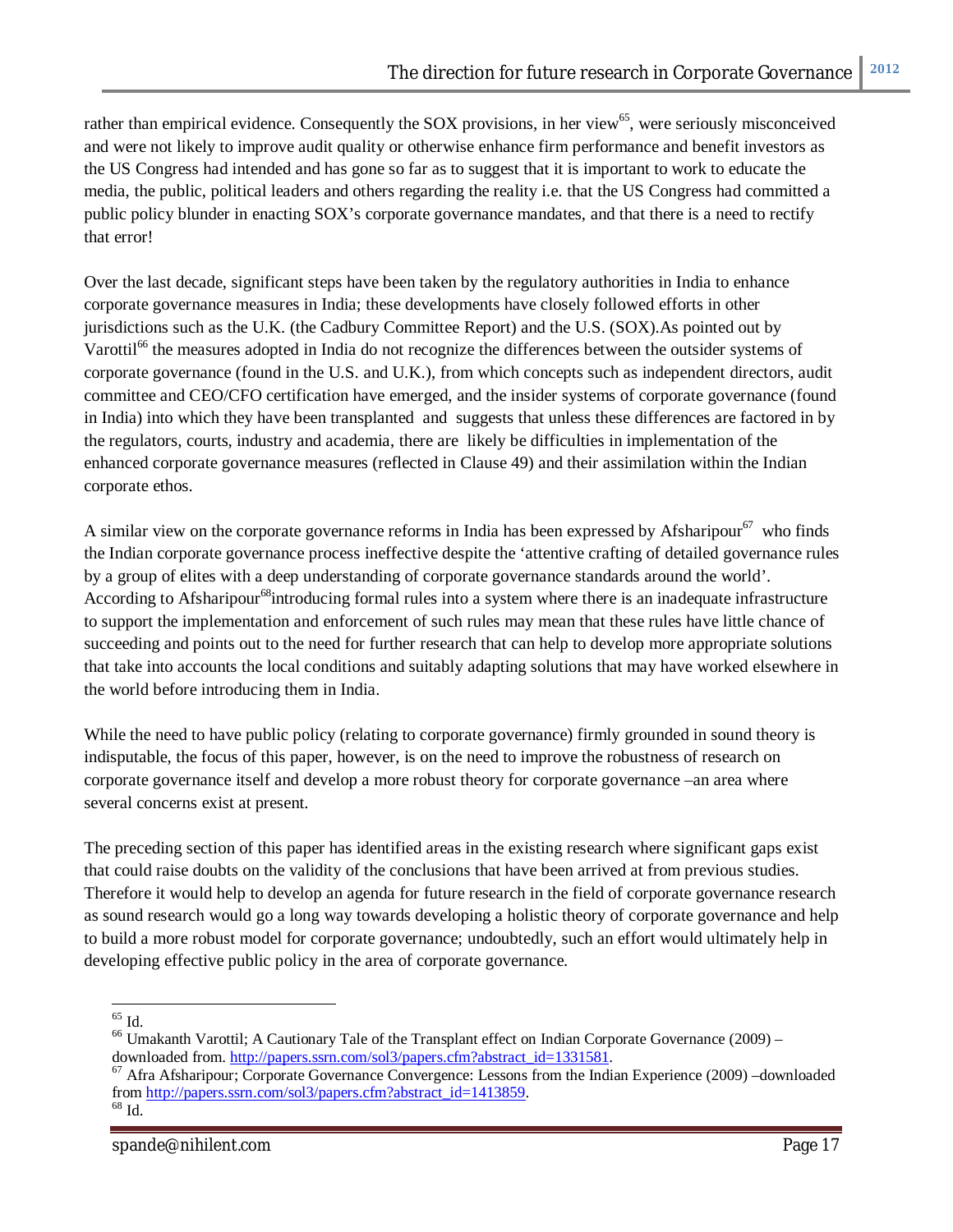Some of the suggested areas for further research in the field of corporate governance (and its linkage to corporate performance) are as follows;

1. Many studies establishing the linkage between governance and performance are based on measuring the quality of governance based on a measure of good corporate governance. Typically such a measure is based on identifying desirable traits for good governance, based on a normative feel of what is good, and then measuring how individual companies compare against these benchmark traits. Such an approach is based upon the assumption that the desirable good governance characteristics are universal and can be commonly applied to all companies who can achieve good governance standards by following a common set of desirable standards.

However, we need to develop a more complete understanding of the corporate governance model and further research is required in the following areas;

- To develop a better understanding of the various underlying factors that affect corporate governance in an organization. This is an essential first step in the study of corporate governance and given the lack of unanimity amongst researchers on what the key underlying factors that affect corporate governance are is an area for further research.
- There is a need to better understand the external factors that impact corporate governance -taking a 'one size fits all' approach to corporate governance ( as is done in most of current research) fails to recognize the impact of important contextual factors that make each organization unique and because of which individual corporate governance solutions may have to be crafted for each organizations.
- 2. A key criticism of much of current governance research has been its very narrow focus<sup>69</sup>.

Given that an organization's strategy (strategic choice and equally important strategy implementation) has a very significant effect on its performance; researchers into corporate governance must consider other key systemic factors in their studies.

Such studies need to go beyond merely studying the impact of simplistic, structural factors like board attributes or shareholder rights on organizational performance and should be able to account for multiple, systemic and multi dimensional influences on corporate performance which are related to the organization's strategy.

3. The views of Börsch-Supan et al on the need for developing more robust econometric models to study corporate governance have been discussed before in this paper<sup>70</sup> and the pitfalls pointed out by them in developing econometric models need to be avoided by corporate governance researchers.

 $\overline{\phantom{a}}$ 

<sup>&</sup>lt;sup>69</sup> Loizos Heracleous; What is the impact of Corporate Governance on Organizational Performance;(2001); downloaded from http://193.146.160.29/gtb/sod/usu/\$UBUG/repositorio/10280861\_Heracleous.pdf suggests that most studies on corporate governance suffer from the fact that they have a very limited focus, for example they attempt to relate narrow areas like board attributes (as proxies for corporate governance) to organizational performance, and neglect the broader systemic area like organizational strategy that affect organizational performance.

<sup>&</sup>lt;sup>70</sup> Supra. Note 94.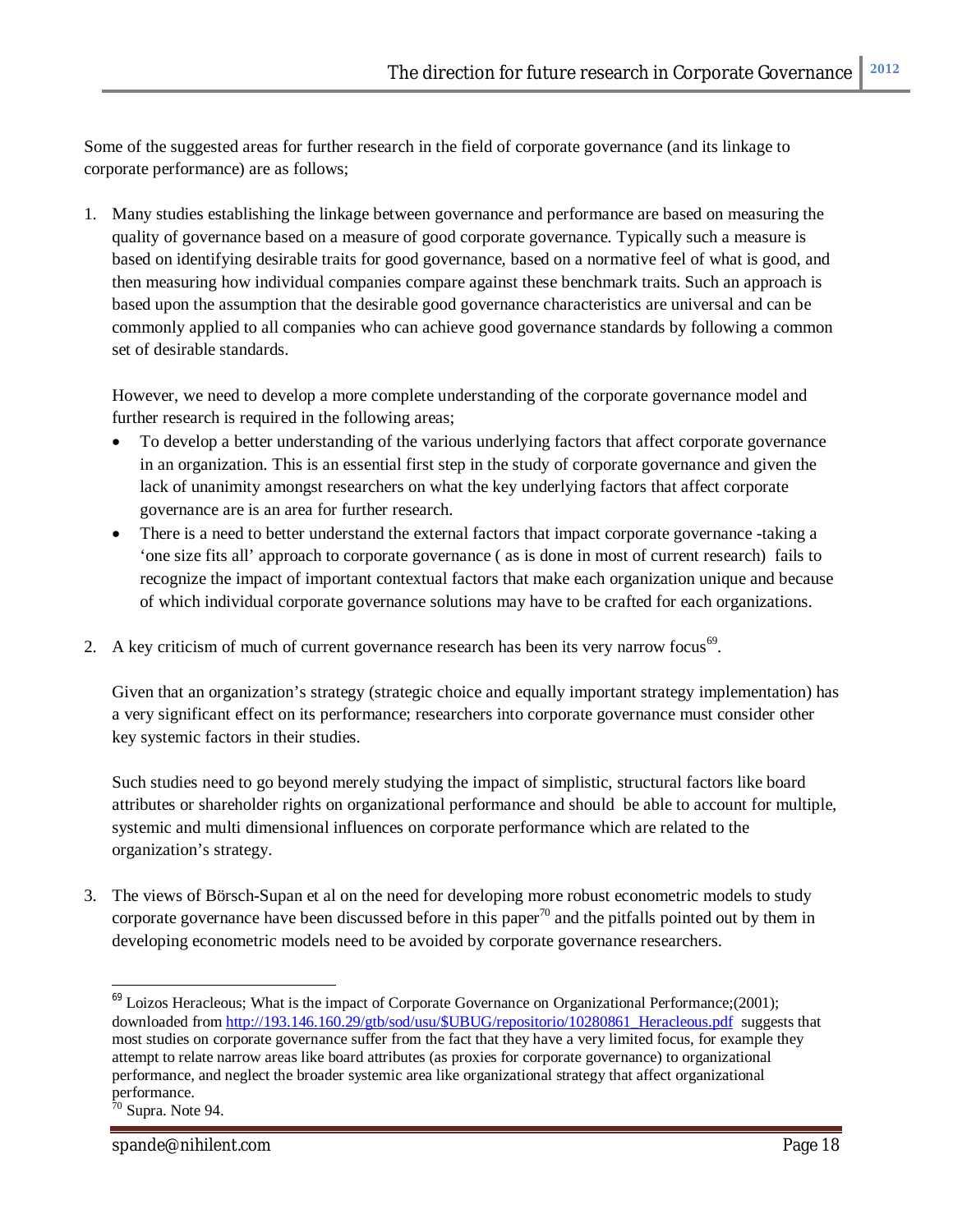Larcker and Rusticus<sup>71</sup> have suggested that, to successfully address the econometric issue relating to endogeneity, it is necessary to concentrate efforts on better development of theory and the emphasis on theory development should guide the development of the empirical model and the choice of exogenous variables.

Hence, there is a need for developing a more comprehensive understanding of the theory before econometric studies on corporate governance are carried out by researchers and studies based on an incomplete or partial understanding of the theory are likely to give misleading results.

4. Most of the models that have examined the causality between corporate governance and corporate performance have been based on developing regressions models to study the relationship between corporate governance and corporate performance where the effects of other parameters like size; assets etc on corporate performance have been controlled.

Such models have usually not taken into account the basic differences that exist between organizations that are characterized by the 'insider' model of management and the 'outsider' model of management<sup>72</sup>.

Given that governance issues in shareholder controlled companies ('outsider' model) are very different from the governance considerations in non-shareholder controlled companies ('insider' model) any model that is developed to study the relationship between governance and performance must take into account the difference that exists between shareholder controlled companies and non shareholder controlled companies.

5. The quality of Corporate Governance is a soft measure which cannot be measured by a 'tick in the box' approach that many of such studies have adopted. For instance, a study on corporate governance needs to take into account the quality of discussions and debate that takes place in a board room which is the true reflection of the quality of a corporate governance rather than just ascertaining, whether or not, issues have been put up to the board of directors (or a committee of the board members) in compliance with good corporate governance guidelines or regulations.

Many current corporate governance studies suffer from the limitation that 'form' (compliance to a set of desirable norms - mere adherence to guidelines) takes over 'content' (effectiveness resulting from compliance) and therefore the conclusions from such studies on the relationship between corporate governance and corporate performance would be misleading.

In a very incisive article Richard Lebalanc, and James Gilies, <sup>73</sup> have provided several explanations for the lack of an observable relationship between corporate governance and corporate performance and have

 $\overline{\phantom{a}}$  $71$  David Larcker and Tjomme Rusticus; Endogeneity and Empirical Accounting Research; (2007)-downloaded from http://papers.ssrn.com/sol3/papers.cfm?abstract\_id=988561.

 $72$  Supra. Note 75.

<sup>&</sup>lt;sup>73</sup> Richard Leblanc and James Gillies; The Coming Revolution in Corporate Governance – downloaded from http://www.metanoia.net.au/files/services/governance/Governance%20Revolution%20-%20Leblanc%20Oct-031.pdf point out that, firstly, there may be no relationship between governance and performance. Secondly, there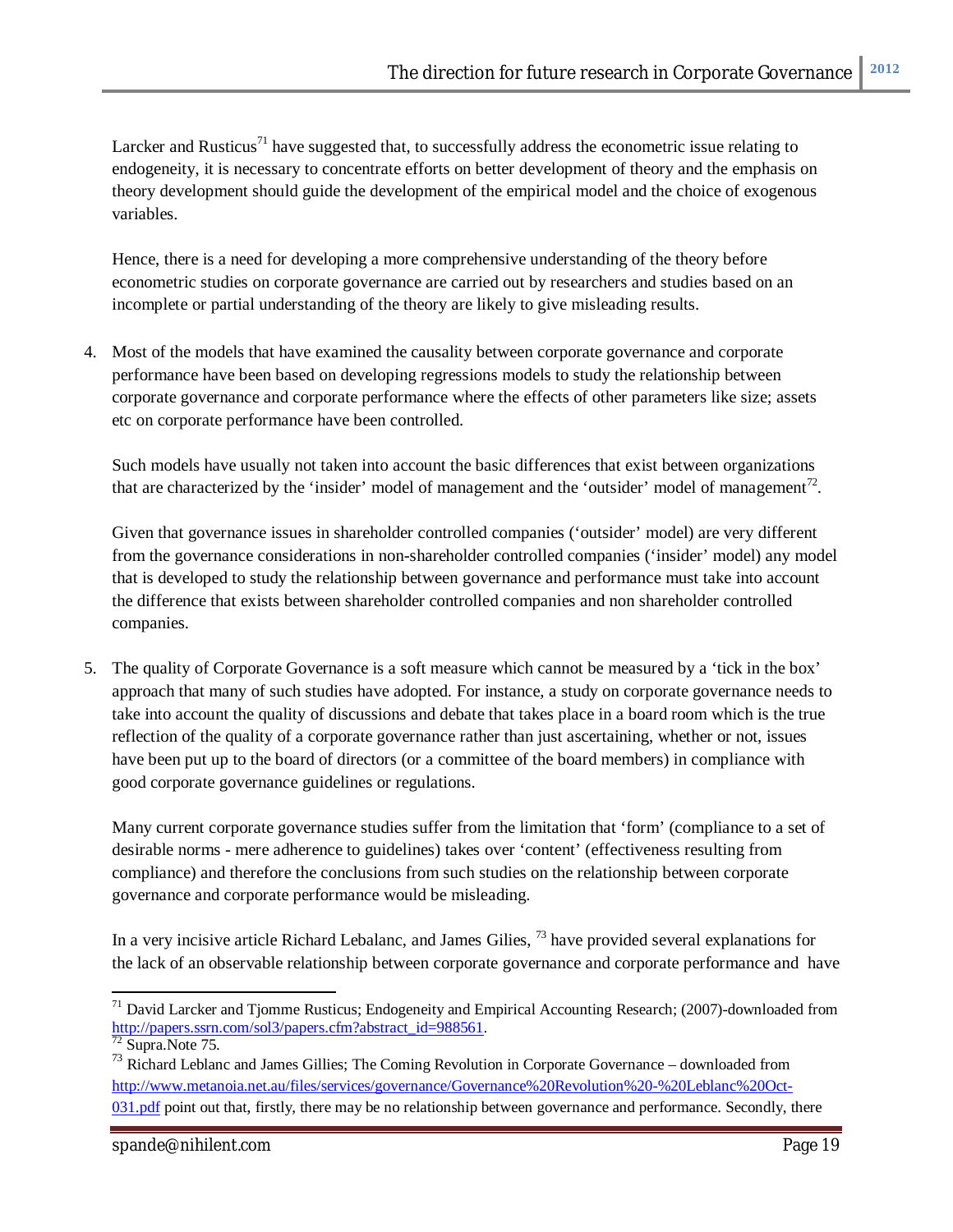suggested that a very likely reason for the relationship not being demonstrated is the fact that, in the current corporate governance research, there is no analysis of how boards perform as boards, how they make decisions, and of the impact of the behavioral characteristics of various directors on the decision making process. Pointing out to this lacunae in corporate governance research, they state that this may well be the most important factor in determining the effectiveness of the governance of an enterprise and suggest the need for greater use of qualitative research methods – including observing boards in real time and interviewing directors – that needs to occur for advancing research in this field. According to them the quantitative researchers are, it would seem, measuring variables in respect of "structural independence," rather than board and individual director effectiveness, per se and once it is possible to measure variables such as "board effectiveness" and "director effectiveness", together with their interaction, there is a greater likelihood of distilling a more definitive relationship between corporate governance and corporate financial performance.

Heracleous<sup>74</sup> has also given the example of commonly used proxies for measuring board vigilance (proportion of external directors, shareholding of directors etc.) and pointed to the challenge of trying to measure a behavioral attributes with indicators that may have a tenuous connection to the attribute and has called on scholars to conduct research based on more qualitative research and based on in depth interviewing of the board members on which subsequent quantitative research can build upon.

6. A serious lacuna in existing corporate governance research is the absence of an encompassing and unifying theory of corporate governance.

The most popular theoretical framework, Agency Theory, is proving to be a straight jacket: useful in some contexts but quite limiting, particularly when the underlying assumptions do not hold. The Agency Theory led to the evolution of the Anglo-Saxon model of corporate governance that became the basis for governance codes around the world including in India. Corporate governance theory has tended to look to this model to guide the decisions of the board of directors in curbing excessive executive power in the hands of management. While useful for this purpose, the Agency Theory provides limited guidance on corporate governance in real life situations which are far more complex. With the blurring of the roles of the principal and the agent, the currently prevalent governance framework, based on the Agency Theory has become self limiting and ineffective. Efforts to supplement the Agency Theory with alternative theoretical frameworks such as the Stakeholder Theory and the Stewardship Theory have, at times, tended to place the board of directors in conflict with their legal obligations to work in the interests of the shareholders. A governance model based on the concept of Trusteeship, while providing fresh insights, suffers from problems in implementation and remains a goal to aim for. These alternative

may be many internal and external contingencies which, coupled with intervening and moderating factors, may make it impossible to demonstrate a causal link between governance and corporate performance. Thirdly, many of the factors involved in corporate governance are incapable of being expressed in forms that can be measured. Fourthly, there may exist a time lag between board structure and board failure, which makes any relationship between governance and performance difficult to find. And, lastly they have stated that there could be a conspiracy theory at play because academics and regulators "have chosen board independence as a rallying cry or unifying theme of the governance reform movement, and to change the message now would diminish the focus, unity and credibility of the movement".

<sup>74</sup> Supra. Note 108.

 $\overline{a}$